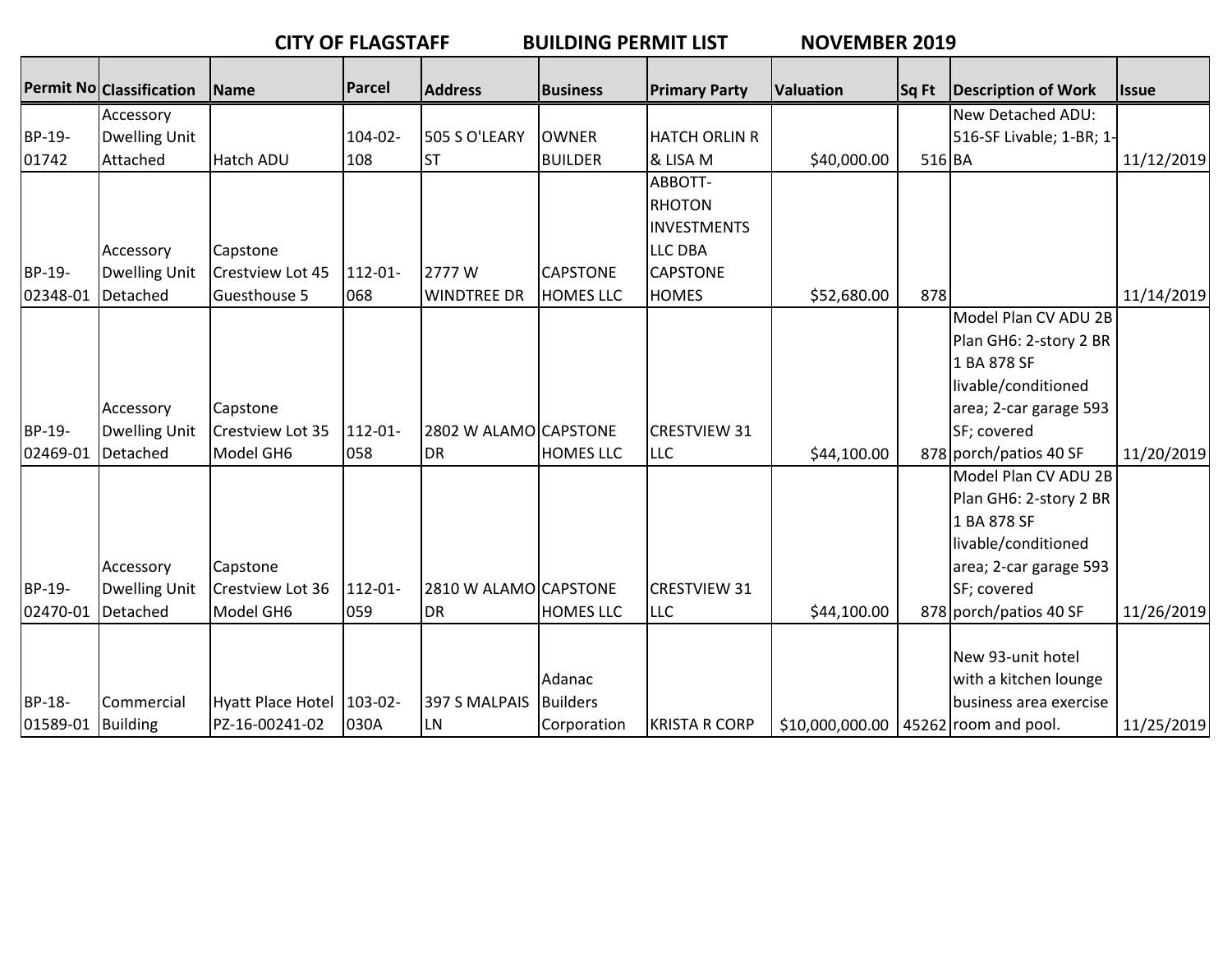|        |                 |                |              |                     |                               |                          |                | Three-story apartment        |           |
|--------|-----------------|----------------|--------------|---------------------|-------------------------------|--------------------------|----------------|------------------------------|-----------|
|        |                 |                |              |                     |                               |                          |                | building with                |           |
|        |                 |                |              |                     |                               |                          |                | commercial use on            |           |
|        |                 |                |              |                     |                               |                          |                | ground level/1st floor       |           |
|        |                 |                |              |                     |                               |                          |                | and six (6) dwelling         |           |
|        |                 |                |              |                     |                               |                          |                | units. Gross building        |           |
|        |                 |                |              |                     |                               |                          |                | area = 8632 SF; A-           |           |
|        |                 |                |              |                     |                               |                          |                | 2/IIIB gross area            |           |
|        |                 |                |              |                     |                               |                          |                | (interior; ground/1st        |           |
|        |                 |                |              |                     |                               |                          |                | $floor) = 2311 SF; R-$       |           |
|        |                 |                |              |                     |                               |                          |                | 2/VB gross area              |           |
|        |                 |                |              |                     |                               |                          |                | (interior; round/1st-        |           |
|        |                 |                |              |                     |                               |                          |                | $3rd$ Floors) = 6121;        |           |
|        |                 |                |              |                     |                               |                          |                | Covered                      |           |
|        |                 |                |              |                     |                               |                          |                | decks/balconies (2nd-        |           |
|        |                 |                |              |                     |                               |                          |                | $3rd$ floors) = 200 SF;      |           |
|        |                 |                |              |                     |                               |                          |                | Covered patios               |           |
|        |                 |                |              |                     |                               |                          |                | $(ground/1st floor) =$       |           |
|        |                 |                |              |                     |                               |                          |                | 467 SF; Uncovered            |           |
|        |                 |                |              |                     |                               |                          |                | patios (ground/1st           |           |
|        |                 |                |              |                     | <b>LOVEN</b>                  |                          |                | $floor) = 520 SF;$           |           |
| BP-19- | Commercial      | Flagtown Lofts | $103 - 13 -$ | <b>200 S SAN</b>    |                               | CONTRACTING THOMSON GINA |                | Approved plans in            |           |
| 00023  | <b>Building</b> | PZ-17-00021-01 | 001          | <b>FRANCISCO ST</b> | <b>INC</b>                    | <b>MARIA</b>             | \$2,000,000.00 | 6121 electronic format only. | 11/6/2019 |
|        |                 |                |              |                     |                               |                          |                | New tree cell tower          |           |
|        |                 | T-Mobile Cell  |              |                     | <b>ENGINEERING HUNTS TRUE</b> |                          |                | approximately 75' with       |           |
| BP-19- | Commercial      | Tower PH23942D | 107-15-      | <b>2711 E LAKIN</b> | <b>WIRELESS</b>               | <b>VALUE LUMBER</b>      |                | 576SF support                |           |
| 00951  | <b>Building</b> | PZ-17-00018-01 | 007A         | DR                  | <b>SERVICES LLC</b>           | <b>COMPANY INC</b>       | \$60,000.00    | 576 structure                | 11/4/2019 |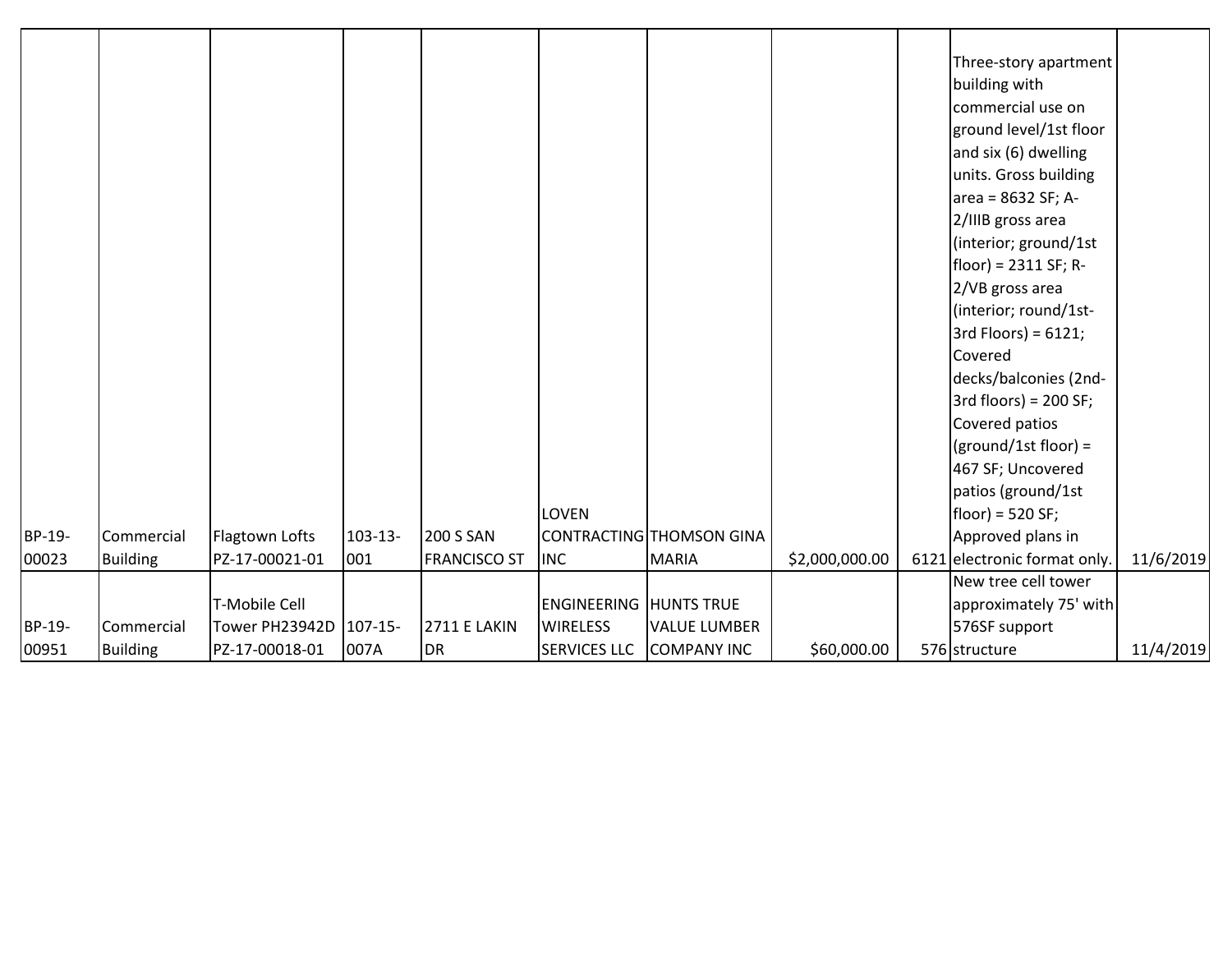|                   |                 |                    |         |                   |                          |                |              | <del>icii commercian ctar</del> |            |
|-------------------|-----------------|--------------------|---------|-------------------|--------------------------|----------------|--------------|---------------------------------|------------|
|                   |                 |                    |         |                   |                          |                |              | building with three (3)         |            |
|                   |                 |                    |         |                   |                          |                |              | tenant spaces; SHELL            |            |
|                   |                 |                    |         |                   |                          |                |              | ONLY; 8067 SF. Suite            |            |
|                   |                 |                    |         |                   |                          |                |              | 101 M occupancy                 |            |
|                   |                 |                    |         |                   |                          |                |              | class. 2000 SF; Suite           |            |
|                   |                 |                    |         |                   |                          |                |              | 102 M occupancy                 |            |
|                   |                 |                    |         |                   |                          |                |              | class. 3497 SF; Suite           |            |
|                   |                 |                    |         |                   |                          |                |              | 105 B occupancy class.          |            |
|                   |                 |                    |         |                   |                          |                |              | 2500 SF. Occupant               |            |
|                   |                 |                    |         |                   |                          |                |              | load (projected) = 209          |            |
|                   |                 |                    |         |                   |                          |                |              | **DEFERRED                      |            |
|                   |                 |                    |         |                   |                          |                |              | <b>SUBMITTALS</b>               |            |
|                   |                 |                    |         |                   |                          |                |              | <b>REQUIRED - THE</b>           |            |
|                   |                 |                    |         |                   |                          |                |              | <b>FOLLOWING ARE</b>            |            |
|                   |                 |                    |         |                   |                          |                |              | <b>REQUIRED FOR</b>             |            |
|                   |                 |                    |         |                   |                          |                |              | <b>SUBMITTAL REVIEW</b>         |            |
|                   |                 |                    |         |                   |                          |                |              | <b>AND APPROVAL PRIOR</b>       |            |
|                   |                 |                    |         |                   |                          |                |              | <b>TO</b>                       |            |
|                   |                 |                    |         |                   |                          |                |              | INSTALLATION/INSPEC             |            |
|                   |                 |                    |         |                   |                          |                |              | TION: - STEEL JOISTS            |            |
|                   |                 |                    |         |                   |                          |                |              | (COF BUILDING                   |            |
|                   |                 |                    |         |                   |                          |                |              | SAFETY) - FIRE                  |            |
|                   |                 |                    |         |                   |                          |                |              | ALARM/FIRE                      |            |
|                   |                 |                    |         |                   |                          |                |              | <b>SPRINKLERS</b>               |            |
|                   |                 |                    |         |                   |                          |                |              | (FLAGSTAFF FIRE                 |            |
|                   |                 | Pad 2 at Flagstaff |         |                   |                          | <b>CYPRESS</b> |              | DEPT) - EXTERIOR                |            |
| BP-19-            | Commercial      | Mall-Shell Only    | 113-27- | 4620N             | STRAIGHTLINE   FLAGSTAFF |                |              | <b>SIGNS (SEPARATE</b>          |            |
| 01048             | <b>Building</b> | PZ-18-00102-01     | 016K    | HIGHWAY 89        | <b>BUILDERS</b>          | <b>MALL LP</b> | \$651,138.00 | 8067 PERMIT REQUIRED BY         | 11/20/2019 |
|                   |                 | Pad 2 at Flagstaff |         |                   |                          |                |              |                                 |            |
|                   |                 | Mall-Retaining     |         |                   |                          | <b>CYPRESS</b> |              |                                 |            |
| BP-19-            | Commercial      | Wall PZ-18-        | 113-27- | 4620N             | STRAIGHTLINE   FLAGSTAFF |                |              | Site retaining walls            |            |
| 01048-02 Building |                 | 00102-01           | 016K    | <b>HIGHWAY 89</b> | <b>BUILDERS</b>          | <b>MALL LP</b> | \$40,000.00  | with metal guards.              | 11/20/2019 |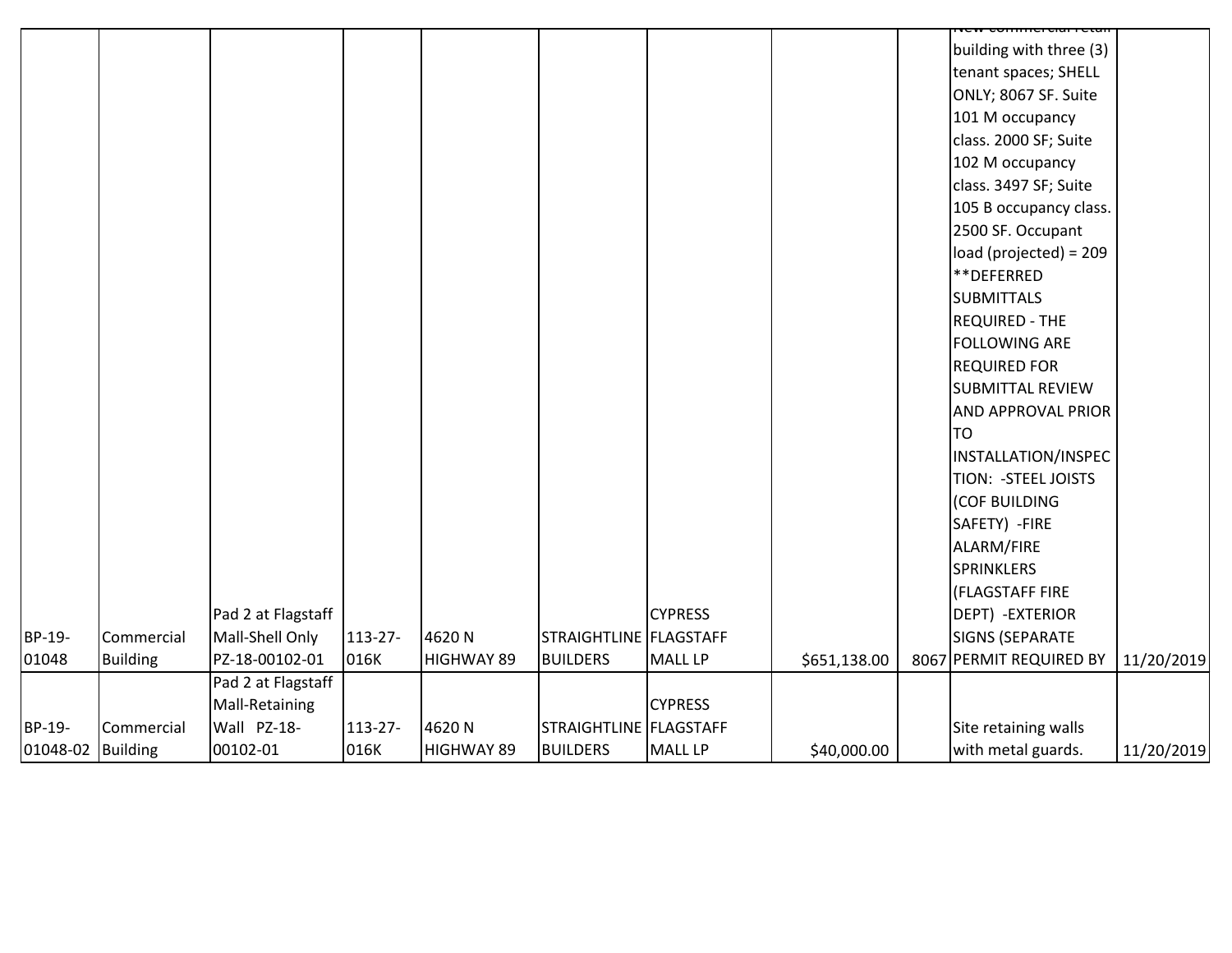| Temporary parking lot<br>for public use (129<br>spaces) and rental car<br>storage (112 spaces). 6<br><b>Flagstaff Pulliam</b><br>new accessible spaces<br>to be installed in<br>Airport<br>BP-19-<br>116-61-<br>6200 S<br>C AND E<br>Commercial<br><b>FLAGSTAFF CITY</b><br>existing permanent<br>Temporary<br>02489<br>004<br>OF<br><b>Building</b><br>Parking Lot<br><b>PULLIAM DR</b><br>PAVING<br>\$200,000.00<br>lot.<br><b>BP-19-</b><br>Flagstaff Liquor<br>107-08-<br>PARK PLAZA CO<br>Commercial<br><b>1700 E ROUTE</b> | 11/7/2019<br>11/26/2019 |
|----------------------------------------------------------------------------------------------------------------------------------------------------------------------------------------------------------------------------------------------------------------------------------------------------------------------------------------------------------------------------------------------------------------------------------------------------------------------------------------------------------------------------------|-------------------------|
|                                                                                                                                                                                                                                                                                                                                                                                                                                                                                                                                  |                         |
|                                                                                                                                                                                                                                                                                                                                                                                                                                                                                                                                  |                         |
|                                                                                                                                                                                                                                                                                                                                                                                                                                                                                                                                  |                         |
|                                                                                                                                                                                                                                                                                                                                                                                                                                                                                                                                  |                         |
|                                                                                                                                                                                                                                                                                                                                                                                                                                                                                                                                  |                         |
|                                                                                                                                                                                                                                                                                                                                                                                                                                                                                                                                  |                         |
|                                                                                                                                                                                                                                                                                                                                                                                                                                                                                                                                  |                         |
|                                                                                                                                                                                                                                                                                                                                                                                                                                                                                                                                  |                         |
|                                                                                                                                                                                                                                                                                                                                                                                                                                                                                                                                  |                         |
| 02525<br>PZ-17-00213<br>002E<br><b>JEBCO</b><br><b>Building</b><br>66<br><b>LLC</b><br>\$1,700,000.00                                                                                                                                                                                                                                                                                                                                                                                                                            |                         |
| Commercial                                                                                                                                                                                                                                                                                                                                                                                                                                                                                                                       |                         |
| <b>Building</b><br>Legacy Beverage                                                                                                                                                                                                                                                                                                                                                                                                                                                                                               |                         |
| Racking PZ-18-<br>BP-19-<br>Repair/Remod<br>$107 - 16 -$<br>PACIFIC PRIME<br>Installation of pallet<br>2400 N                                                                                                                                                                                                                                                                                                                                                                                                                    |                         |
| 00342-02<br>el/Tl<br>00207<br>005T<br><b>WALGREENS ST</b><br><b>PROPERTIES</b><br>\$170,000.00<br>racks.                                                                                                                                                                                                                                                                                                                                                                                                                         | 11/6/2019               |
| Commercial                                                                                                                                                                                                                                                                                                                                                                                                                                                                                                                       |                         |
| <b>Building</b>                                                                                                                                                                                                                                                                                                                                                                                                                                                                                                                  |                         |
| BP-19-<br>Repair/Remod Turrell Art<br>$100 - 41 -$<br><b>STRAIGHTLINE TURRELL ART</b><br>Interior TI                                                                                                                                                                                                                                                                                                                                                                                                                             |                         |
| el/TI<br><b>Foundation TI</b><br>013A<br>01305-02<br>28 S BEAVER ST BUILDERS<br><b>FOUNDATION</b><br>\$240,000.00<br>approximately 3860SF                                                                                                                                                                                                                                                                                                                                                                                        | 11/27/2019              |
|                                                                                                                                                                                                                                                                                                                                                                                                                                                                                                                                  |                         |
| <b>CONSTRUCTIO</b>                                                                                                                                                                                                                                                                                                                                                                                                                                                                                                               |                         |
| Commercial<br><b>Veterinary Emergency</b><br>N                                                                                                                                                                                                                                                                                                                                                                                                                                                                                   |                         |
| <b>Building</b><br>Vet Emergency &<br>TI 6303 SF with<br>MANAGEMEN                                                                                                                                                                                                                                                                                                                                                                                                                                                               |                         |
| BP-19-<br>Repair/Remod Specialty Demo & 104-05-<br><b>1110 E ROUTE</b><br>T ASSOCIATES   KAVANAGH JB                                                                                                                                                                                                                                                                                                                                                                                                                             |                         |
| plumbing mechanical                                                                                                                                                                                                                                                                                                                                                                                                                                                                                                              |                         |
| el/TI<br>0 and electrical<br>01834<br>Remodel<br>015<br>66<br><b>INC</b><br><b>FAMILY TRUST</b><br>\$400,000.00                                                                                                                                                                                                                                                                                                                                                                                                                  | 11/18/2019              |
| Commercial                                                                                                                                                                                                                                                                                                                                                                                                                                                                                                                       |                         |
| <b>Building</b><br>NORTHERN<br>Replace existing                                                                                                                                                                                                                                                                                                                                                                                                                                                                                  |                         |
| BP-19-<br>Repair/Remod Comfort Inn<br>103-32-<br>2355 S BEULAH ARIZONA<br><b>LODGING</b><br>freestanding                                                                                                                                                                                                                                                                                                                                                                                                                         |                         |
| el/TI<br>01924<br>005<br><b>BLVD</b><br>Monument Sign<br><b>SIGNS</b><br><b>DAKOTAB</b><br>\$5,000.00<br>monument sign.                                                                                                                                                                                                                                                                                                                                                                                                          | 11/7/2019               |
| Commercial                                                                                                                                                                                                                                                                                                                                                                                                                                                                                                                       |                         |
| <b>Building</b><br><b>LOVEN</b>                                                                                                                                                                                                                                                                                                                                                                                                                                                                                                  |                         |
| BP-19-<br>Repair/Remod Guidance Center   107-16-<br>2695 E<br>CONTRACTING GUIDANCE                                                                                                                                                                                                                                                                                                                                                                                                                                               |                         |
| 007Z<br>01960<br>el/TI<br><b>OPS Building TI</b><br>INDUSTRIAL DR INC<br><b>CENTER INC</b><br>\$1,621,444.00<br>interior TI 23436 SF                                                                                                                                                                                                                                                                                                                                                                                             | 11/26/2019              |
| Commercial                                                                                                                                                                                                                                                                                                                                                                                                                                                                                                                       |                         |
| Guidance Center<br>LOVEN<br><b>Building</b>                                                                                                                                                                                                                                                                                                                                                                                                                                                                                      |                         |
| BP-19-<br>Repair/Remod Ligature Upgrade<br>CONTRACTING GUIDANCE<br>$107 - 16 -$<br>2187 N VICKEY                                                                                                                                                                                                                                                                                                                                                                                                                                 |                         |
| el/TI<br>01961<br>007Z<br><b>INC</b><br><b>CENTER INC</b><br>\$3,279,663.00<br>Interior TI 28648SF<br>1& TI<br><b>ST</b>                                                                                                                                                                                                                                                                                                                                                                                                         | 11/26/2019              |
| Commercial                                                                                                                                                                                                                                                                                                                                                                                                                                                                                                                       |                         |
| <b>Building</b><br>Guidance Center<br><b>LOVEN</b>                                                                                                                                                                                                                                                                                                                                                                                                                                                                               |                         |
| Repair/Remod<br><b>Residential SARP</b><br>BP-19-<br>$107 - 16 -$<br>2695 E<br>CONTRACTING GUIDANCE<br>TI approximately                                                                                                                                                                                                                                                                                                                                                                                                          |                         |
| el/TI<br>007Z<br>01962<br><b>Recovery Unit</b><br>INDUSTRIAL DR INC<br><b>CENTER INC</b><br>3954SF<br>11/26/2019<br>\$622,223.00                                                                                                                                                                                                                                                                                                                                                                                                 |                         |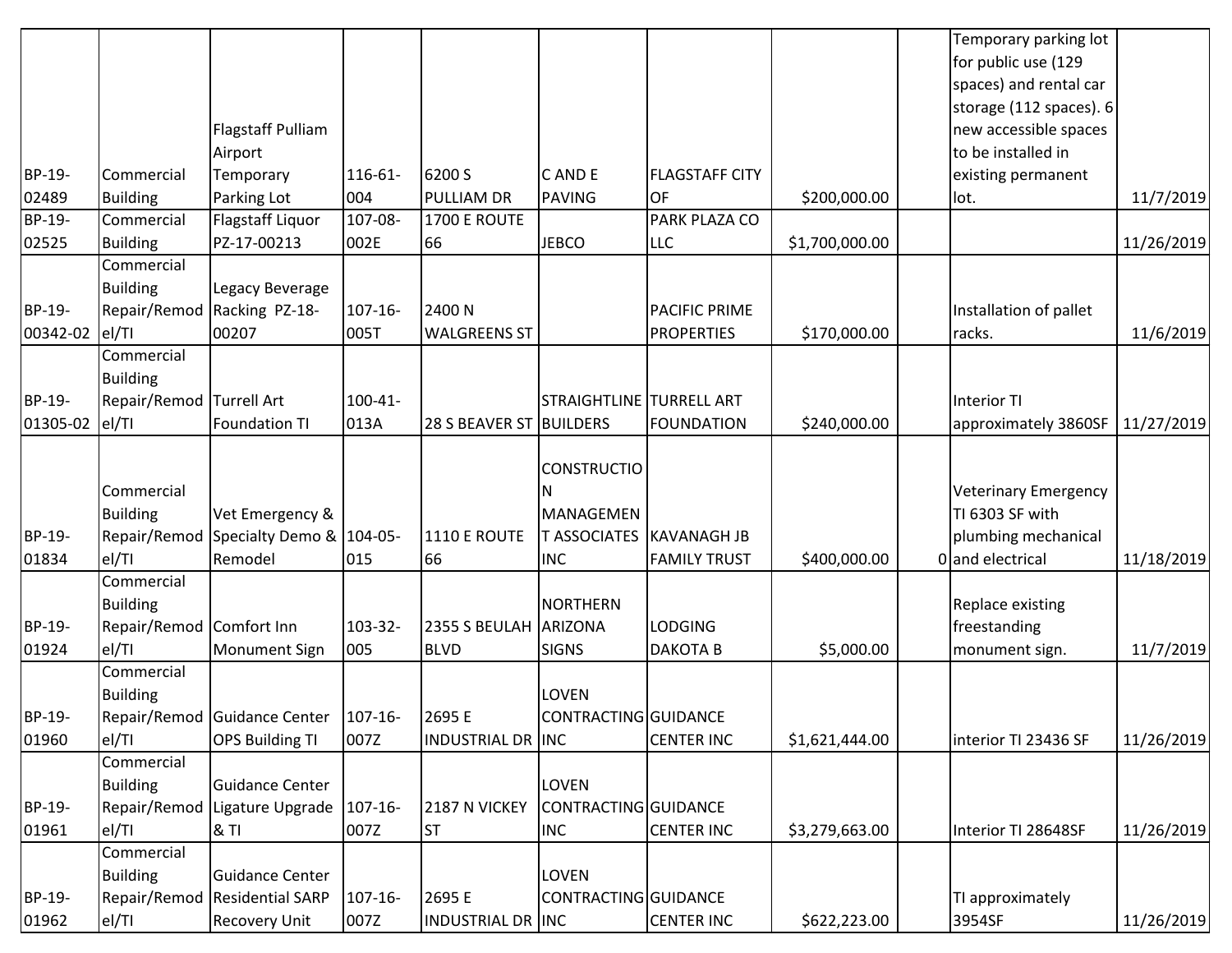|          | Commercial                 |                         |              |                          |                            |                      |              |                            |            |
|----------|----------------------------|-------------------------|--------------|--------------------------|----------------------------|----------------------|--------------|----------------------------|------------|
|          | <b>Building</b>            |                         |              |                          | <b>LOVEN</b>               |                      |              |                            |            |
| BP-19-   | Repair/Remod Flagstaff IT  |                         | 107-04-      | 2290 E ROUTE             | <b>CONTRACTING</b>         |                      |              |                            |            |
| 02023-01 | el/TI                      | <b>Interior Remodel</b> | 021B         | 66                       | <b>INC</b>                 | Zeolli LLC           | \$280,000.00 | Flagstaff IT TI            | 11/19/2019 |
|          | Commercial                 |                         |              |                          |                            |                      |              |                            |            |
|          | <b>Building</b>            |                         |              |                          | <b>R&amp;E</b>             | <b>ELEVATION</b>     |              |                            |            |
| BP-19-   | Repair/Remod Elevation Apt |                         | 113-15-      | <b>5000 N MALL</b>       | CONTRACTING FLAGSTAFF AZ   |                      |              | New common area            |            |
| 02119    | el/TI                      | <b>Trellis</b>          | 002B         | <b>WAY</b>               | <b>LLC</b>                 | <b>LLC</b>           | \$2,400.00   | 277 277-SF trellis.        | 11/6/2019  |
|          | Commercial                 |                         |              |                          |                            |                      |              |                            |            |
|          | <b>Building</b>            | <b>Red Wing Shoes</b>   |              |                          |                            |                      |              | <b>Red Wing Shoes</b>      |            |
| BP-19-   | Repair/Remod               | Interior Tenant         | 104-19-      | 320 S REGENT             | Bannon                     | <b>BIG ASPEN</b>     |              | <b>Interior Tenant</b>     |            |
| 02343    | el/TI                      | Remodeling              | 123          | <b>ST STE 302</b>        | Construction               | <b>PLACE LLC</b>     | \$80,000.00  | Remodeling 1767-SF         | 11/20/2019 |
|          |                            |                         |              |                          | <b>STEVE</b>               |                      |              |                            |            |
|          | Commercial                 |                         |              |                          | <b>HOLMES</b>              |                      |              |                            |            |
|          | <b>Building</b>            | Keenan Fix              |              |                          | <b>BUILDING</b>            |                      |              |                            |            |
| BP-19-   | Repair/Remod               | Structural Posts        | 110-07-      | 1471 N SAN               | CONSTRUCTIO 1471 N SAN     |                      |              |                            |            |
| 02383    | el/TI                      | and Concrete            | 093E         | <b>FRANCISCO ST</b>      | N LLC                      | <b>FRANCISCO LLC</b> | \$2,000.00   | Structural post repair     | 11/5/2019  |
|          | Commercial                 |                         |              |                          |                            |                      |              |                            |            |
|          | <b>Building</b>            |                         |              |                          |                            |                      |              |                            |            |
| BP-19-   | Repair/Remod Turrell Art   |                         | $100 - 41 -$ |                          |                            | <b>TURRELL ART</b>   |              |                            |            |
| 02453    | el/TI                      | <b>Foundation TI</b>    | 013A         | 28 S BEAVER ST           |                            | <b>FOUNDATION</b>    |              |                            | 11/6/2019  |
|          |                            | Veterinary              |              |                          |                            |                      |              |                            |            |
|          |                            | Emergency &             |              |                          | <b>CONSTRUCTIO</b>         |                      |              |                            |            |
|          |                            | <b>Specialty Center</b> |              |                          |                            |                      |              |                            |            |
|          |                            | of Northern             |              |                          | MANAGEMEN                  |                      |              | Partial Demo of            |            |
| BP-19-   | Commercial                 | Arizona Interior        | 104-05-      | 1110 E ROUTE             | T ASSOCIATES   KAVANAGH JB |                      |              | existing space for         |            |
| 01834-01 | Demolition                 | Demolition              | 015          | 66                       | <b>INC</b>                 | <b>FAMILY TRUST</b>  |              | tenant improvements        | 11/18/2019 |
|          |                            |                         |              |                          | <b>BCS</b>                 | <b>WENDT</b>         |              |                            |            |
| BP-19-   | Commercial                 | McGrath Demo            | 104-03-      | 825 E BUTLER             | <b>ENTERPRISES</b>         | <b>BUSINESS PARK</b> |              | Demo of all existing       |            |
| 02082    | Demolition                 | PZ-17-00089-02          | 005B         | <b>AVE</b>               | <b>INC</b>                 | LLC                  | \$299,833.00 | buildings and paving.      | 11/14/2019 |
|          |                            |                         |              |                          |                            |                      |              | add to existing roof       |            |
| BP-19-   | Commercial                 | Block Lite Co. Inc      | 113-26-      | 3900 E                   | Rooftop Solar              | <b>BLOCK-LITE</b>    |              | top PV additional          |            |
| 02277    | Photovoltaic               | <b>Rooftop Solar</b>    | 003H         | <b>INDUSTRIAL DR LLC</b> |                            | <b>COMPANY INC</b>   | \$268,046.00 | 86KW                       | 11/12/2019 |
|          |                            |                         |              |                          |                            |                      |              |                            |            |
|          |                            |                         |              | 2684 E                   | <b>PROMETHEUS LLOYDS</b>   |                      |              |                            |            |
| BP-19-   | Commercial                 | <b>Morning Dew</b>      | $107 - 12$   | <b>HUNTINGTON</b>        | <b>RENEWABLES</b>          | PROPERTY             |              | 87-Panel Roof              |            |
| 02360    | Photovoltaic               | Landscaping Solar       | 009E         | DR                       | <b>INC</b>                 | <b>HOLDINGS LLC</b>  | \$43,400.00  | <b>Mounted Solar Array</b> | 11/14/2019 |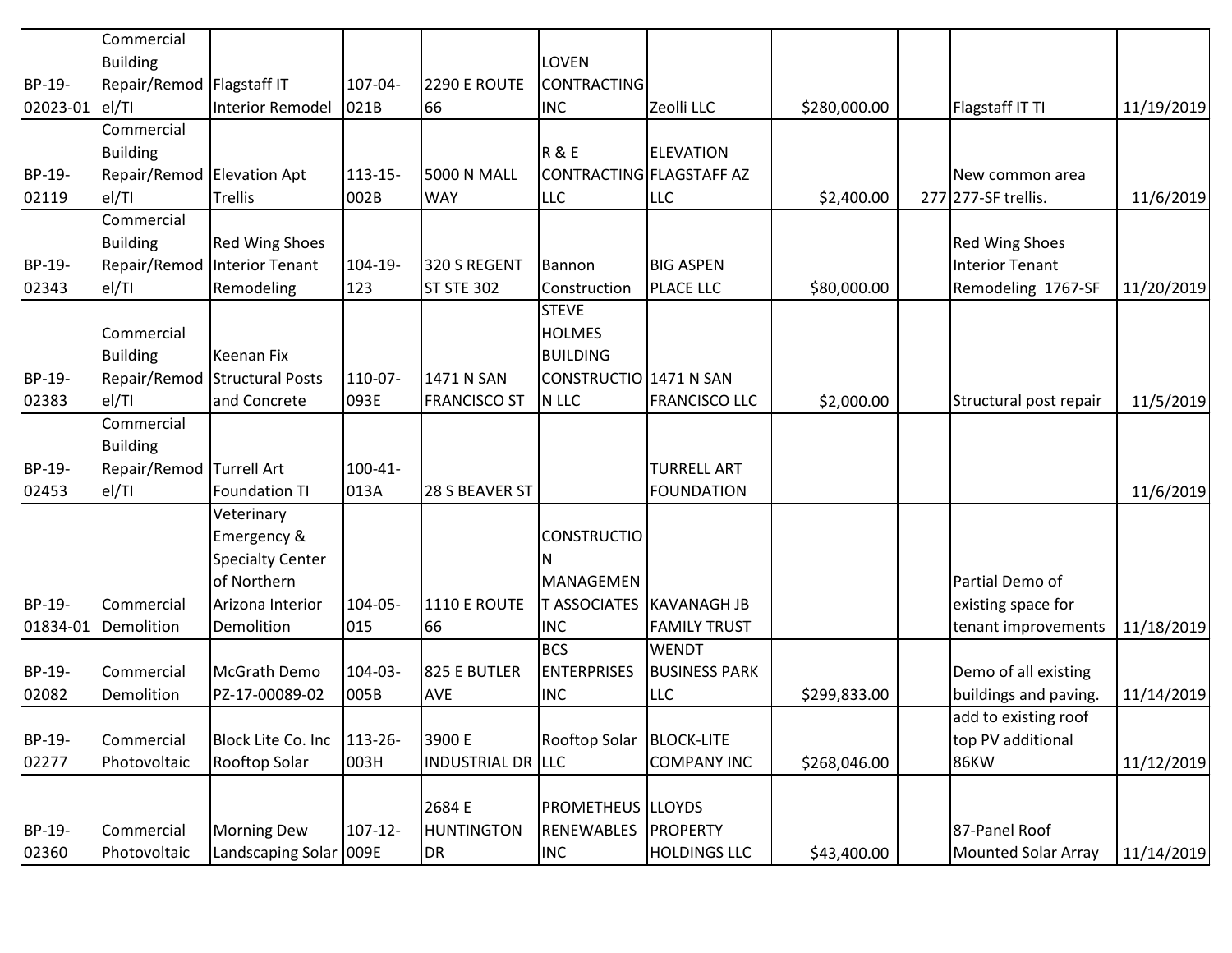|          | Manufactured                  |                               |            |                       |                     | MUESCH JOSEPH         |             |                        |            |
|----------|-------------------------------|-------------------------------|------------|-----------------------|---------------------|-----------------------|-------------|------------------------|------------|
| BP-19-   |                               | /Mobile/Modu Rgtana Mobile    | 113-20-    | 4269N                 |                     | <b>FAMILY TRUST</b>   |             | Replacement 14X70      |            |
| 02197    | lar                           | Haven Lot 135                 | 117        | <b>HAMBLIN ST</b>     | <b>THREE PEAKS</b>  | DTD 04-26-95          | \$14,217.00 | mobile home            | 11/27/2019 |
|          | Manufactured                  |                               |            | 6110N                 |                     |                       |             |                        |            |
| BP-19-   | /Mobile/Modu                  |                               | $113 - 17$ | HIGHWAY 89            |                     | <b>SILER PAMELA</b>   |             | Replacement 12 X 60    |            |
| 02437    | lar                           | Tomten Lot 20                 | 002N       | <b>UNIT 22</b>        | <b>THREE PEAKS</b>  | <b>KATHLEEN</b>       | \$6,500.00  | mobile home            | 11/27/2019 |
|          | Residential                   | Benevidas                     |            |                       |                     |                       |             |                        |            |
|          | <b>Building</b>               | Residence Indoor              |            |                       |                     |                       |             | Construct indoor       |            |
| BP-17-   |                               | Repair/Remod Swimming Pool    | 111-02-    | 2101 N                | <b>Clear Vision</b> | <b>BENAVIDES LUIS</b> |             | swimming pool and      |            |
| 02326-05 | el/Addition                   | and Outdoor Spa               | 004W       | <b>KRAMER ST</b>      | Pools               | C & SHERYL J          |             | outdoor spa            | 11/25/2019 |
|          | Residential                   |                               |            |                       |                     |                       |             |                        |            |
|          | <b>Building</b>               |                               |            | 4450 E                |                     |                       |             |                        |            |
| BP-19-   |                               | Repair/Remod   Foster Laundry | 117-20-    | SPANISH MOSS GOOD OAK |                     | <b>FOSTER MARK C</b>  |             | expand laundry room    |            |
| 01811    | el/Addition                   | Room Remodel                  | 011        | LN                    | <b>ENTERPRISES</b>  | & VICTORIA A          | \$20,000.00 | approx. 36SF           | 11/7/2019  |
|          | Residential                   |                               |            |                       |                     |                       |             | Kitchen remodel        |            |
|          | <b>Building</b>               |                               |            | 4450 E                |                     |                       |             | replace exterior doors |            |
| BP-19-   | Repair/Remod   Foster Kitchen |                               | 117-20-    | SPANISH MOSS GOOD OAK |                     | <b>FOSTER MARK C</b>  |             | and windows            |            |
| 01812    | el/Addition                   | Remodel                       | 011        | <b>LN</b>             | <b>ENTERPRISES</b>  | & VICTORIA A          | \$65,000.00 | approximately 212SF    | 11/7/2019  |
|          | Residential                   |                               |            |                       |                     | <b>SAUNDER VL</b>     |             |                        |            |
|          | <b>Building</b>               |                               |            |                       |                     | <b>REVOCABLE</b>      |             |                        |            |
| BP-19-   |                               | Repair/Remod Saunders Patio   | 112-39-    | 3518 S CHERYL         | <b>OWNER</b>        | TRUST DTD 03-         |             | Rebuild existing patio |            |
| 01852    | el/Addition                   | Remodel                       | 043        | DR                    | <b>BUILDER</b>      | 06-01                 | \$7,000.00  | columns and beams      | 11/7/2019  |
|          |                               |                               |            |                       |                     |                       |             | 507-SF Residential     |            |
|          |                               |                               |            |                       |                     |                       |             | Remodel. Convert 1-    |            |
|          |                               |                               |            |                       |                     |                       |             | car garage into master |            |
|          | Residential                   |                               |            |                       |                     |                       |             | suite. Replace kitchen |            |
|          | <b>Building</b>               |                               |            |                       |                     |                       |             | counters and fixtures. |            |
| BP-19-   | Repair/Remod                  |                               | 108-09-    | <b>3127 N PARK</b>    | <b>OWNER</b>        | <b>BALL JACK B</b>    |             | Remodel existing       |            |
| 02063    | el/Addition                   | <b>Ball Remodel</b>           | 080        | DR                    | <b>BUILDER</b>      | AND LAURA L           | \$90,000.00 | bathroom.              | 11/1/2019  |
|          | Residential                   |                               |            |                       |                     |                       |             |                        |            |
|          | <b>Building</b>               |                               |            | 3200 S                |                     |                       |             | 589-SF Uncovered       |            |
| BP-19-   | Repair/Remod                  |                               | 112-22-    | <b>GILLENWATER</b>    | <b>OWNER</b>        | <b>GALLARDO</b>       |             | Deck; 192-SF Covered   |            |
| 02159    | el/Addition                   | Gallardo Decks                | 001A       | DR                    | <b>BUILDER</b>      | <b>MARCO P</b>        | \$4,500.00  | Porch.                 | 11/4/2019  |
|          | Residential                   |                               |            |                       |                     |                       |             |                        |            |
|          | <b>Building</b>               | Rimfola                       |            |                       |                     |                       |             |                        |            |
| BP-19-   | Repair/Remod Segmented        |                               | 109-12-    | <b>2000 E LINDA</b>   |                     | <b>RUMFOLA</b>        |             | 142-LF Stacked         |            |
| 02229    | el/Addition                   | <b>Retaining Wall</b>         | 011        | <b>VISTA DR</b>       |                     | CHASE                 | \$2,000.00  | retaining wall.        | 11/19/2019 |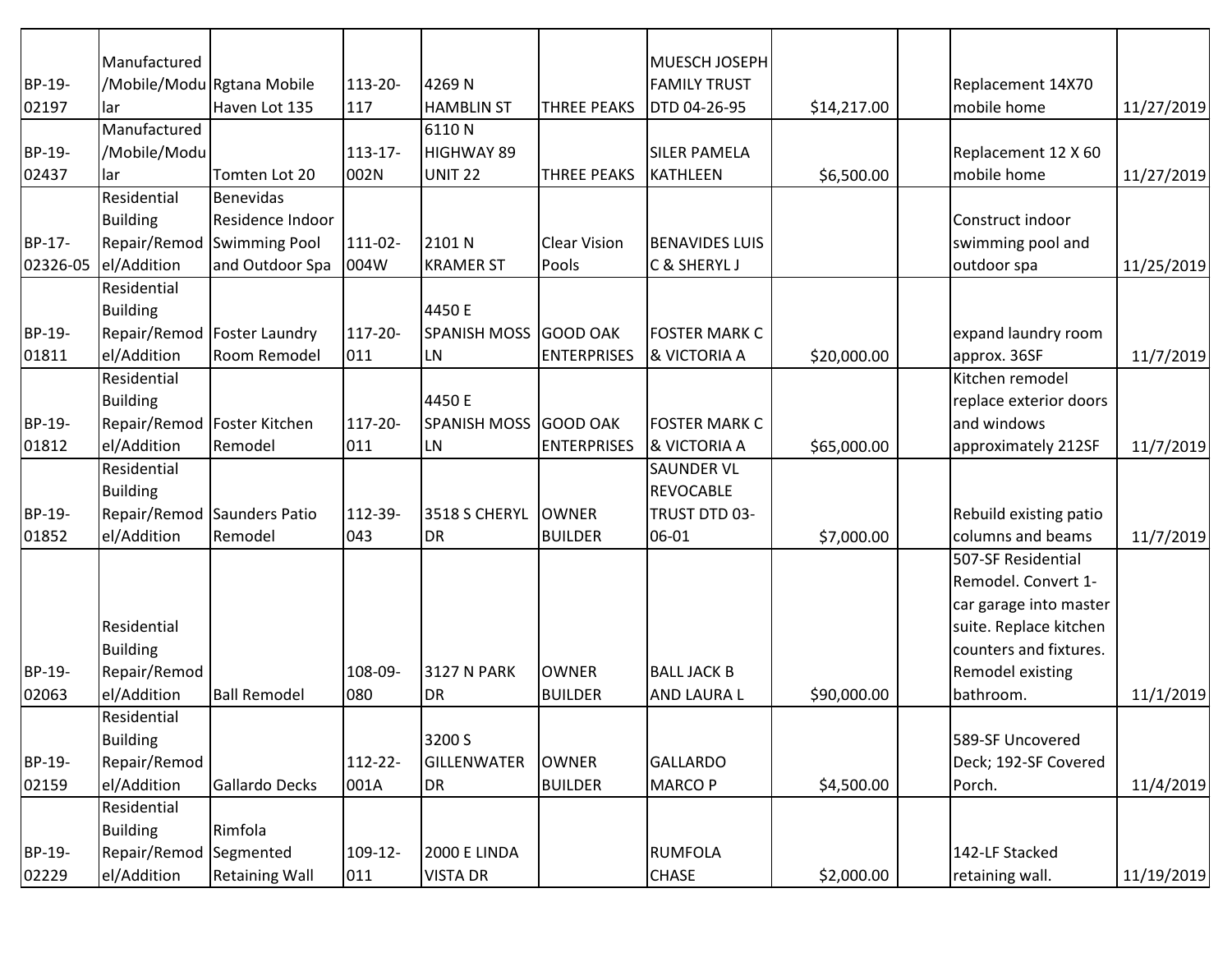|        |                         |                       |            |                              |                     |                           |             | Remove 2-interior           |            |
|--------|-------------------------|-----------------------|------------|------------------------------|---------------------|---------------------------|-------------|-----------------------------|------------|
|        |                         |                       |            |                              |                     |                           |             | walls adjacent to the       |            |
|        | Residential             |                       |            |                              |                     |                           |             | existing kitchen and        |            |
|        | <b>Building</b>         |                       |            |                              | <b>COONEY</b>       |                           |             | install structural beam     |            |
| BP-19- | Repair/Remod            |                       | 102-08-    | 1123 N NAVAJO CARPENTRY      |                     | JAY JAMES &               |             | supports with new pier      |            |
| 02274  | el/Addition             | Jay Beam              | 004        | DR                           | <b>INC</b>          | <b>ALYSON</b>             | \$10,000.00 | footings                    | 11/7/2019  |
|        |                         |                       |            |                              |                     |                           |             | <b>Residential Remodel:</b> |            |
|        |                         |                       |            |                              |                     |                           |             | Remove existing             |            |
|        | Residential             |                       |            |                              |                     |                           |             | corner fireplace and        |            |
|        | <b>Building</b>         |                       |            |                              | <b>MOUNTAIN</b>     | <b>TALLAROVIC</b>         |             | hearth. Install two         |            |
| BP-19- | Repair/Remod Tallarovic |                       | 108-18-    | 3080 E                       | <b>COUNTRY</b>      | <b>ANSEDE FAMILY</b>      |             | new windows in the          |            |
| 02275  | el/Addition             | Remodel               | 067        | <b>HEMBERG DR</b>            | <b>BUILDERS INC</b> | <b>TRUST</b>              | \$8,795.00  | adjacent walls.             | 11/8/2019  |
|        | Residential             |                       |            |                              |                     |                           |             |                             |            |
|        | <b>Building</b>         |                       |            |                              | <b>ARIZONA</b>      | <b>ROSALEZ</b>            |             |                             |            |
| BP-19- | Repair/Remod Rosalez    |                       | 110-07-    | 111 W CEDAR                  | FOUNDATION          | DONALD F &                |             | Push Pier foundation        |            |
| 02285  | el/Addition             | Foundation            | 063        | <b>AVE</b>                   | <b>SOLUTIONS</b>    | <b>ALICE M</b>            | \$25,136.00 | repair                      | 11/21/2019 |
|        | Residential             |                       |            |                              |                     |                           |             |                             |            |
|        | <b>Building</b>         |                       |            |                              | <b>KOLESAR</b>      |                           |             |                             |            |
| BP-19- | Repair/Remod            |                       | 110-04-    | 409 W SILVER                 |                     | CONTRACTING CARTER PAMELA |             | New 603 SF. covered         |            |
| 02300  | el/Addition             | <b>Carter Deck</b>    | 134        | <b>SPRUCE AVE</b>            | <b>INC</b>          | R                         | \$39,000.00 | deck with electrical.       | 11/15/2019 |
|        |                         |                       |            | 2734W                        |                     | <b>PATTERSON</b>          |             |                             |            |
| BP-19- | Residential             |                       | 112-01-    | <b>ADIRONDACK</b>            |                     | <b>NORMA&amp;</b>         |             | 16-Panel roof               |            |
| 02216  | Photovoltaic            | Patterson Solar       | 138        | <b>AVE</b>                   |                     | <b>DAVID N</b>            | \$14,044.00 | mounted solar               | 11/19/2019 |
|        |                         |                       |            |                              |                     | AMUNDSON                  |             |                             |            |
| BP-19- | Residential             |                       | $105 - 14$ | 4532 S KATHY                 | Rooftop Solar       | MICHAEL A &               |             |                             |            |
| 02369  | Photovoltaic            | Amundson Solar        | 028        | <b>RD</b>                    | <b>LLC</b>          | <b>LAUREN E</b>           | \$23,750.00 | Solar roof-mounted          | 11/5/2019  |
|        |                         |                       |            |                              |                     |                           |             | Middlebrook Solar           |            |
| BP-19- | Residential             | Middlebrook           | 101-10-    |                              | Rooftop Solar       | MIDDLEBROOK               |             | Roof mounted 18             |            |
| 02370  | Photovoltaic            | Solar                 | 012        | 106 E ELM AVE LLC            |                     | <b>BRYON &amp; DANA</b>   | \$17,357.00 | panels.                     | 11/5/2019  |
|        |                         |                       |            |                              |                     |                           |             |                             |            |
|        |                         |                       |            |                              | <b>PROMETHEUS</b>   |                           |             |                             |            |
| BP-19- | Residential             |                       | 102-05-    | 2039 N NAVAJO RENEWABLES     |                     |                           |             |                             |            |
| 02434  | Photovoltaic            | Perry Solar           | 021        | <b>DR</b>                    | <b>INC</b>          | PERRY JESSE F             | \$15,000.00 | <b>Roof mounted Solar</b>   | 11/26/2019 |
|        |                         |                       |            |                              |                     |                           |             |                             |            |
| BP-19- | Residential             |                       | 113-05-    | 7980 E PICTURE Rooftop Solar |                     |                           |             | 9.75 kw roof mounted        |            |
| 02442  | Photovoltaic            | Page Solar            | 014B       | <b>CANYON TRL</b>            | <b>LLC</b>          | <b>PAGE SILAS</b>         | \$29,000.00 | PV system                   | 11/14/2019 |
|        |                         |                       |            |                              |                     |                           |             | 26-Panel Roof               |            |
| BP-19- | Residential             |                       | 111-07-    | 2741W                        | <b>OWNER</b>        | <b>CHAMBERLAIN</b>        |             | Mounted PV-Solar            |            |
| 02530  | Photovoltaic            | Chamberlain Solar 010 |            | <b>LYNETTE DR</b>            | <b>BUILDER</b>      | <b>ELIJAH</b>             | \$6,826.00  | Array                       | 11/19/2019 |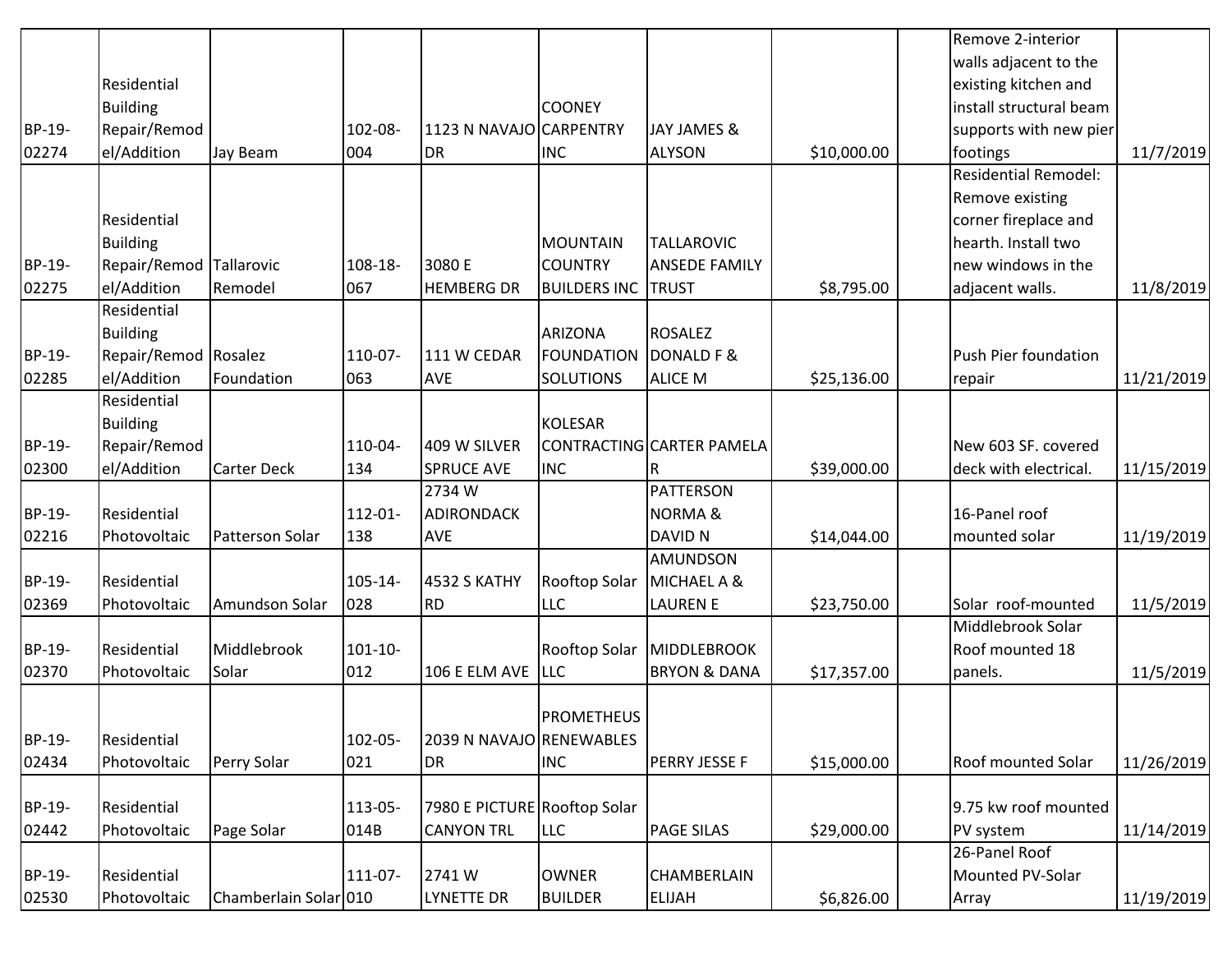| BP-19-          | Residential                                     | VanDragt Roof-                                                            | $111 - 17$     | 3384N                                          | PROMETHEUS VANDRAGT<br><b>RENEWABLES</b> | <b>BRADY &amp;</b>                                    |              |         |                                                                                                                                                                                   |            |
|-----------------|-------------------------------------------------|---------------------------------------------------------------------------|----------------|------------------------------------------------|------------------------------------------|-------------------------------------------------------|--------------|---------|-----------------------------------------------------------------------------------------------------------------------------------------------------------------------------------|------------|
| 02604           | Photovoltaic                                    | mounted Solar                                                             | 026            | <b>ESTATES ST</b>                              | <b>INC</b>                               | <b>JENNIFER ANN</b>                                   | \$23,900.00  |         | Roof mounted PV.                                                                                                                                                                  | 11/22/2019 |
| BP-19-<br>02613 | Residential<br>Photovoltaic                     | Sales Roof-<br>mounted Solar                                              | 105-18-<br>049 | 4167 S<br>PHEASANT RUN RENEWABLES<br><b>DR</b> | <b>INC</b>                               | PROMETHEUS SALES ELANO A<br>& RENINA<br><b>PAULAR</b> | \$22,999.00  |         | Roof mounted PV.                                                                                                                                                                  | 11/22/2019 |
| BP-19-          | Residential<br><b>Single Family</b>             | Miramonte<br>Presidio Lot 32E                                             | 112-62-        | 2485 W                                         | MIRAMONTE                                | <b>MIRAMONTE</b>                                      |              |         | New SFD Attached.:<br>1937 SF livable 2-story<br>4 BR 3.5 BA 2-car<br>garage 473 SF covered<br>porch 91 SF covered                                                                |            |
| 02200           | Attached                                        | Model 1937                                                                | 420            | <b>CLEMENT CIR</b>                             | <b>ARIZONA LLC</b>                       | <b>PRESIDIO LLC</b>                                   | \$154,960.00 |         | 1937 patio 27 SF                                                                                                                                                                  | 11/1/2019  |
| BP-19-<br>02201 | Residential<br>Single Family<br>Attached        | Miramonte<br>Presidio Lot 31E<br>Model 1937 W<br>Porch Opt                | 112-62-<br>419 | 2481W<br><b>CLEMENT CIR</b>                    | <b>MIRAMONTE</b><br><b>ARIZONA LLC</b>   | <b>MIRAMONTE</b><br>PRESIDIO LLC                      | \$154,960.00 |         | New SFD Attached.:<br>1937 SF livable 2-story<br>4 BR 3.5 BA 2-car<br>garage 473 SF covered<br>porch 91 SF covered<br>patio 27 SF. Optional<br>covered patio adds<br>1937 122 SF. | 11/1/2019  |
|                 |                                                 |                                                                           |                |                                                |                                          |                                                       |              |         |                                                                                                                                                                                   |            |
| BP-19-<br>00625 | Residential<br><b>Single Family</b><br>Detached | New SFH Canyon<br><b>Country Club</b><br>Estates Unit 1-Lot 117-10-<br>23 | 019            | 6000N<br><b>COUNTRY CLUB</b><br><b>DR</b>      | Jirsa<br>Construction<br>Inc             | <b>CCDL LLC</b>                                       | \$350,000.00 |         | Single Family Dwelling:<br>3709-SF livable; 1835-<br>SF first floor; 1874-SF<br>Basement; 4-BR; 4-BA;<br>930-SF lower covered<br>deck; 650-SF upper<br>3709 covered deck.         | 11/5/2019  |
|                 |                                                 |                                                                           |                |                                                |                                          |                                                       |              |         | New Single Family                                                                                                                                                                 |            |
|                 | Residential                                     | Saftoiu ADU                                                               |                | 795 E                                          |                                          |                                                       |              |         | Dwelling: 4-BR; 4-BA;<br>3-Story; 2148-SF<br>Livable; 508-SF 2-Car<br>Garage; 516-SF Total<br>Covered Decks.<br><b>Attached Accessory</b>                                         |            |
| BP-19-<br>01517 | Single Family<br>Detached                       | Switzer Mesa Unit 101-29-<br>II-Lot 82                                    | 067            | <b>PONDEROSA</b><br><b>PKWY</b>                | <b>OWNER</b><br><b>BUILDER</b>           | SAFTOIU DAN                                           | \$262,300.00 | 2148 BA | Dwelling Unit: 1-BR; 1-                                                                                                                                                           | 11/27/2019 |
|                 |                                                 |                                                                           |                |                                                |                                          |                                                       |              |         |                                                                                                                                                                                   |            |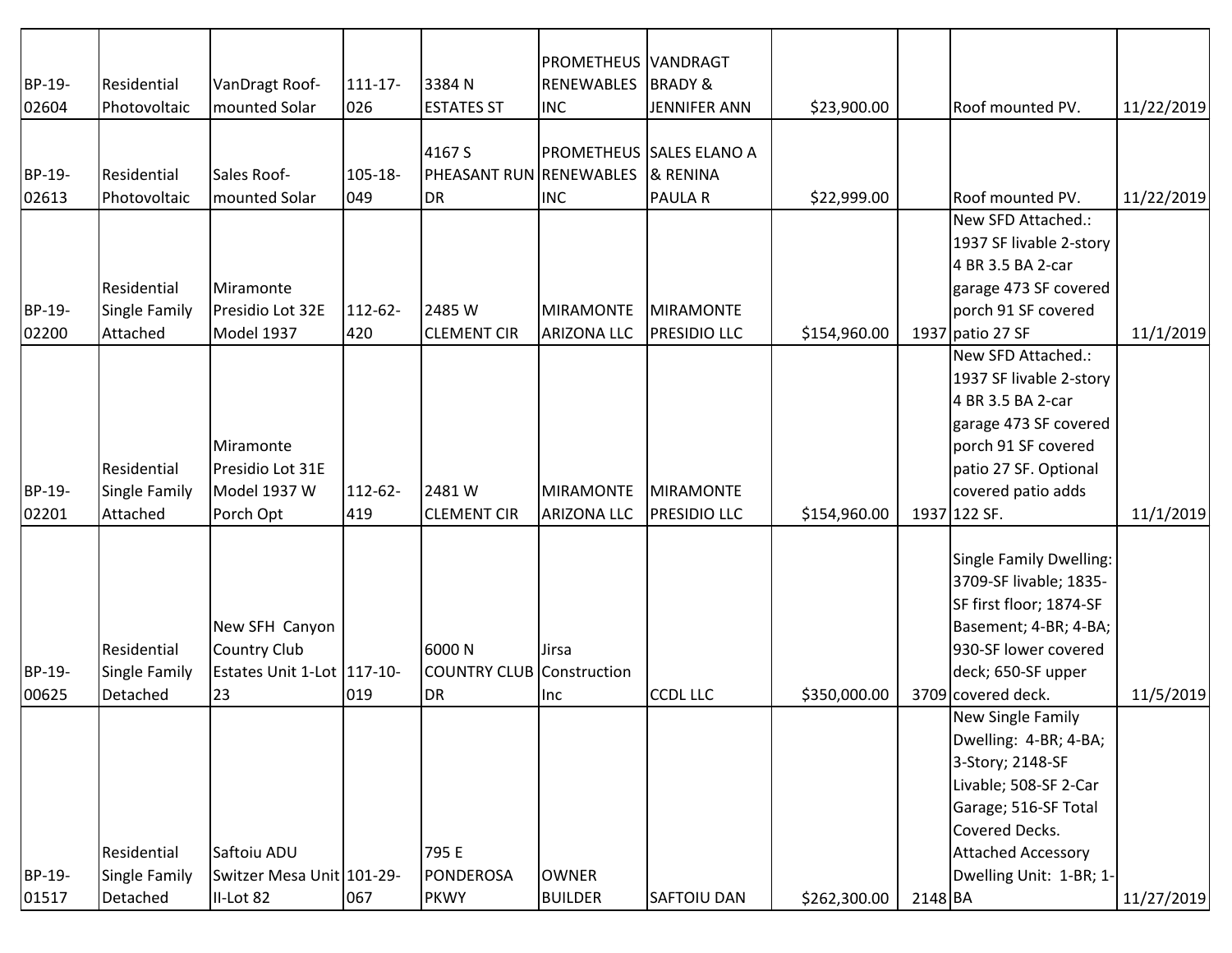|        | Residential          |                           |              |                       | <b>SOLID</b>        |                           |              |      |                         |            |
|--------|----------------------|---------------------------|--------------|-----------------------|---------------------|---------------------------|--------------|------|-------------------------|------------|
| BP-19- | <b>Single Family</b> |                           | $101 - 10 -$ | 507 N AGASSIZ         | <b>COMFORT</b>      | <b>STUART LARRY &amp;</b> |              |      |                         |            |
| 01918  | Detached             | Stuart SFD                | 007          | <b>ST</b>             | <b>HOMES LLC</b>    | <b>KELLY</b>              | \$220,000.00 |      |                         | 11/25/2019 |
|        |                      |                           |              |                       |                     |                           |              |      | New Single Family       |            |
|        |                      |                           |              |                       |                     |                           |              |      | Dwelling: 3-BR; 2-BA;   |            |
|        |                      |                           |              |                       |                     |                           |              |      | 1512-SF Livable; 458-   |            |
|        | Residential          |                           |              | 2358 W                |                     |                           |              |      | SF Garage; 28-SF        |            |
| BP-19- | Single Family        | RockJuniper               | 112-62-      | <b>MISSION</b>        | <b>EARTH PRO</b>    | <b>ROCCET TRUST</b>       |              |      | Covered Entry; 129-SF   |            |
| 02024  | Detached             | <b>Holdings LLC</b>       | 130          | <b>TIMBER CIR</b>     | <b>EXCAVATING</b>   | DTD 01-30-12              | \$150,000.00 |      | 1512 Covered Patio.     | 11/18/2019 |
|        |                      |                           |              |                       |                     |                           |              |      |                         |            |
|        |                      |                           |              |                       |                     |                           |              |      | Single Family Dwelling: |            |
|        |                      |                           |              |                       |                     |                           |              |      | 1-Story; 3-BR; 2.5-BA;  |            |
|        |                      |                           |              |                       |                     |                           |              |      | 1812-SF Livable; 528-   |            |
|        |                      |                           |              |                       |                     |                           |              |      | SF 2-Car Garage; 198-   |            |
|        | Residential          |                           |              |                       |                     | <b>OBREN</b>              |              |      | <b>SF Front Covered</b> |            |
| BP-19- | <b>Single Family</b> | Green SFR PZ-19- 113-05-  |              | <b>6501 N RAIN</b>    |                     | <b>CHRISTOPHER J</b>      |              |      | Patio; 208-SF; Rear     |            |
| 02070  | Detached             | 00161                     | 003Z         | <b>VALLEY RD</b>      | <b>SIX S CO LLC</b> | & SUNNY L                 | \$275,000.00 |      | 1812 Covered Patio.     | 11/14/2019 |
|        |                      |                           |              |                       |                     |                           |              |      | Deer Creek Cabin        |            |
|        |                      | Deer Creek                |              |                       |                     |                           |              |      | Model E: 3228-SF        |            |
|        | Residential          | Crossing Unit 1 at        |              |                       |                     | DEER CREEK AT             |              |      | Livable; 545-SF         |            |
| BP-19- | <b>Single Family</b> | Pine Canyon-Lot 3 105-22- |              | 2632 E                | <b>SYMMETRY</b>     | <b>PINE CANYON</b>        |              |      | Covered Deck/Porch;     |            |
| 02263  | Detached             | Model Plan E              | 003          | <b>TELLURIDE DR</b>   | <b>HOMES INC</b>    | <b>LLC</b>                | \$650,000.00 |      | 3228 879-SF Garage      | 11/12/2019 |
|        |                      | Capstone                  |              |                       |                     | <b>ABBOTT</b>             |              |      |                         |            |
|        | Residential          | Crestview Lot 60          |              |                       |                     | <b>RHOTON</b>             |              |      |                         |            |
| BP-19- | <b>Single Family</b> | Model CV1958 No 112-01-   |              | 2744 W                | <b>CAPSTONE</b>     | <b>INVESTMENTS</b>        |              |      |                         |            |
| 02346  | Detached             | <b>Options</b>            | 083          | <b>WINDTREE DR</b>    | <b>HOMES LLC</b>    | <b>LLC</b>                | \$117,480.00 | 1958 |                         | 11/13/2019 |
|        |                      |                           |              |                       |                     | ABBOTT-                   |              |      |                         |            |
|        |                      |                           |              |                       |                     | <b>RHOTON</b>             |              |      |                         |            |
|        |                      | Capstone                  |              |                       |                     | <b>INVESTMENTS</b>        |              |      |                         |            |
|        | Residential          | Crestview Lot 45          |              |                       |                     | <b>LLC DBA</b>            |              |      |                         |            |
| BP-19- | Single Family        | Model CV2400 No 112-01-   |              | 2777W                 | <b>CAPSTONE</b>     | <b>CAPSTONE</b>           |              |      |                         |            |
| 02348  | Detached             | Options                   | 068          | <b>WINDTREE DR</b>    | <b>HOMES LLC</b>    | <b>HOMES</b>              | \$117,480.00 | 2393 |                         | 11/15/2019 |
|        |                      |                           |              |                       |                     | ABBOTT-                   |              |      |                         |            |
|        |                      |                           |              |                       |                     | <b>RHOTON</b>             |              |      |                         |            |
|        |                      | Capstone                  |              |                       |                     | <b>INVESTMENTS</b>        |              |      |                         |            |
|        | Residential          | Crestview Lot 33          |              |                       |                     | LLC DBA                   |              |      |                         |            |
| BP-19- | <b>Single Family</b> | Model CV41569             | $112 - 01 -$ | 2809 W ALAMO CAPSTONE |                     | CAPSTONE                  |              |      |                         |            |
| 02349  | Detached             | No Options                | 056          | DR                    | <b>HOMES LLC</b>    | <b>HOMES</b>              | \$117,480.00 | 1569 |                         | 11/15/2019 |
|        |                      |                           |              |                       |                     |                           |              |      |                         |            |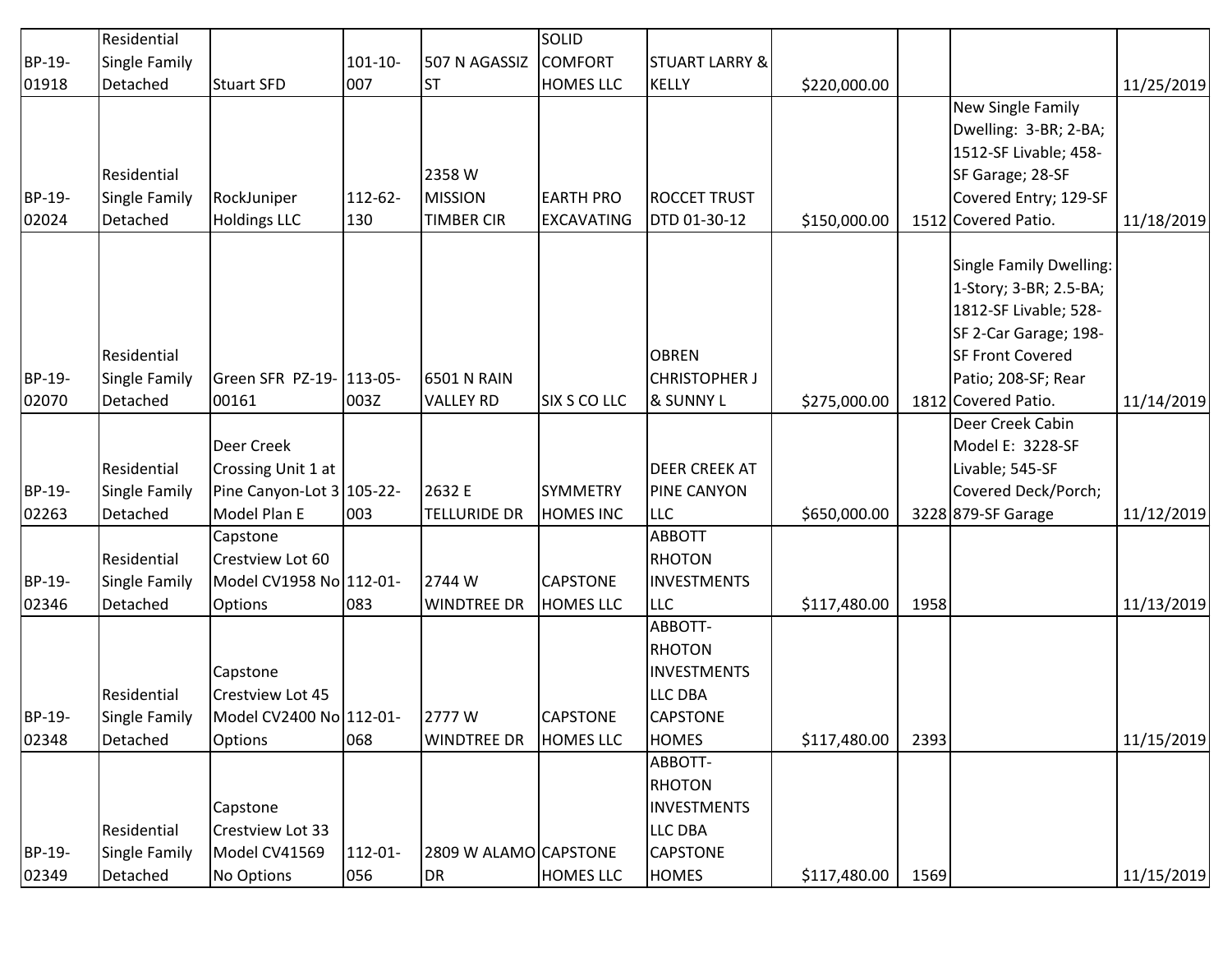| Residential<br><b>Single Family</b><br>Detached | Capstone<br>Crestview Lot 57<br><b>Options</b>                      | 080            | 2720W<br><b>WINDTREE DR</b>                                 | <b>CAPSTONE</b><br><b>HOMES LLC</b> | ABBOTT-<br><b>RHOTON</b><br><b>INVESTMENTS</b><br><b>LLC DBA</b><br><b>CAPSTONE</b><br><b>HOMES</b> | \$117,480.00            | 4-BR; 3.5-BA; 2-Car<br>439 SF Garage; 2090-<br>SF Livable (1318-SF<br>Main Floor; 772-SF<br>Second Floor); 186-SF<br>Covered Front Porch;<br>84-SF Uncovered<br>Patio. Bonus room<br>adds 300 SF<br>livable/conditioned.10'<br>2390 6" 661 SF total.                                                                        | 11/18/2019 |
|-------------------------------------------------|---------------------------------------------------------------------|----------------|-------------------------------------------------------------|-------------------------------------|-----------------------------------------------------------------------------------------------------|-------------------------|-----------------------------------------------------------------------------------------------------------------------------------------------------------------------------------------------------------------------------------------------------------------------------------------------------------------------------|------------|
| Residential                                     |                                                                     |                |                                                             |                                     |                                                                                                     |                         |                                                                                                                                                                                                                                                                                                                             |            |
| Detached                                        | <b>Rohr New SFR</b>                                                 | 039            | <b>VIEW DR</b>                                              | <b>BUILDER</b>                      | <b>MARIAH</b>                                                                                       | \$300,000.00            |                                                                                                                                                                                                                                                                                                                             | 11/27/2019 |
| Residential<br>Single Family<br>Detached        | Capstone<br>Crestview Lot 14<br>Model CV2090<br><b>With Options</b> | 112-01-<br>037 | <b>2829 W HARE</b><br><b>DR</b>                             | <b>CAPSTONE</b><br><b>HOMES LLC</b> | <b>CRESTVIEW 31</b><br><b>LLC</b>                                                                   | \$143,400.00            | Model Plan CV2090: 2-<br>story 4 BR 3.5 BA with<br>bonus room 2390 SF<br>livable/conditioned<br>area; 2-car garage 438<br>SF; covered<br>porch/patio 186 SF<br>uncovered porch<br>2390 patios 84 SF                                                                                                                         | 11/20/2019 |
| Residential                                     | Miramonte<br>Presidio In The<br>Pines Lot 71E                       |                | 2449 W<br><b>MISSION</b>                                    | <b>MIRAMONTE</b>                    | <b>MIRAMONTE</b>                                                                                    |                         | New SFD - Model Plan<br>2316: 2-story 5 BR 4<br><b>BA (2nd Floor Option</b><br>#2) 2316 SF<br>livable/conditioned<br>area; 2-car garage 455<br>SF; covered<br>porch/patios 147 SF<br>** OPTIONS NOT<br>SPECIFIED ABOVE<br><b>WHICH ADD</b><br><b>ADDITIONAL AREA ARE</b><br><b>REQUIRED TO SUBMIT</b><br><b>REVISION TO</b> |            |
| Detached                                        | 2nd Floor                                                           | 459            | <b>TIMBER CIR</b>                                           | <b>ARIZONA LLC</b>                  | PRESIDIO LLC                                                                                        | \$173,700.00            | 2316 BUILDING PERMIT**                                                                                                                                                                                                                                                                                                      | 11/26/2019 |
|                                                 | Single Family<br>Single Family                                      |                | Model CV2090 W 112-01-<br>101-29-<br>MODEL 2316 Opt 112-62- | 783 N FOREST                        | <b>OWNER</b>                                                                                        | <b>ROHR JASON &amp;</b> |                                                                                                                                                                                                                                                                                                                             |            |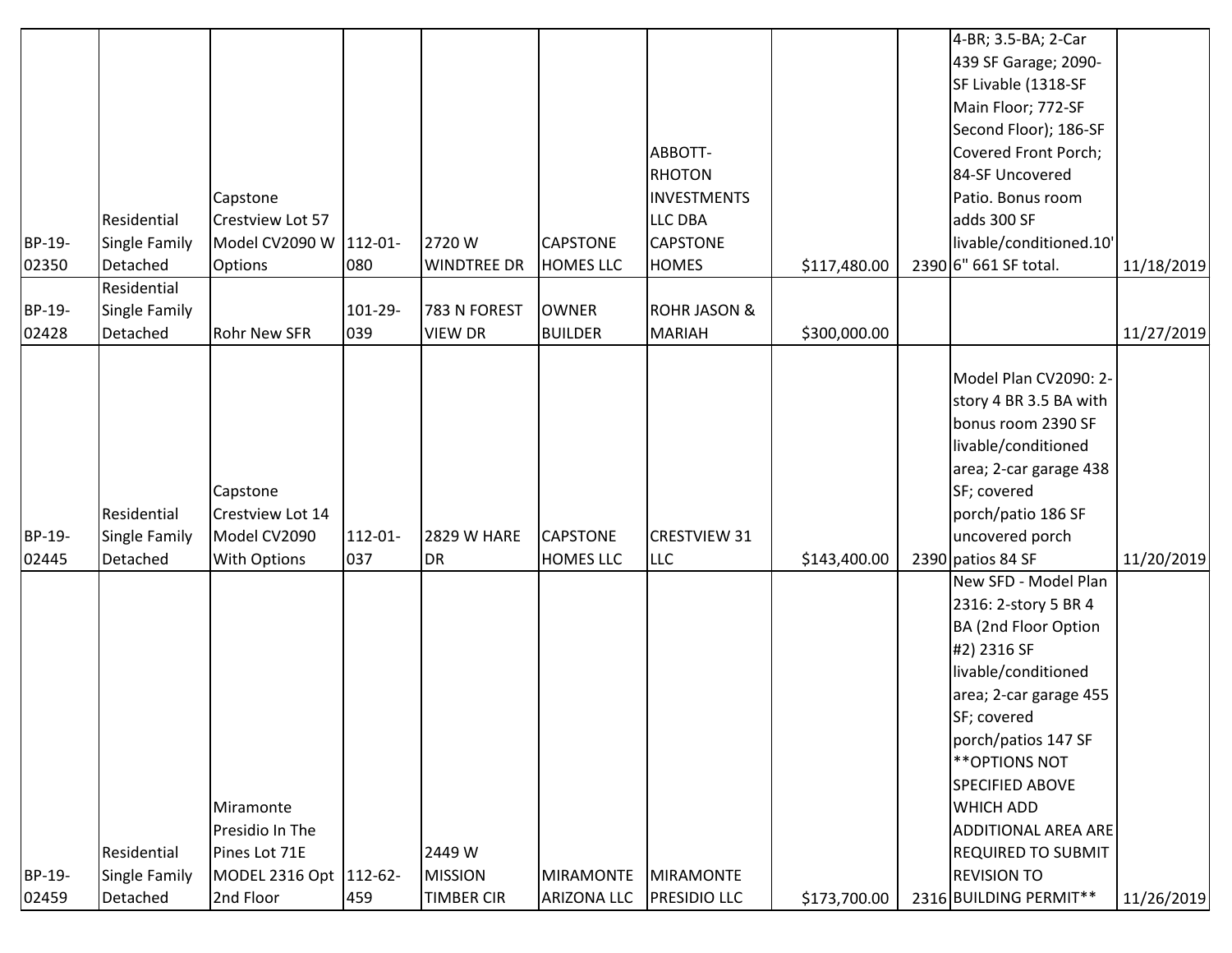| BP-19-<br>02465 | Residential<br><b>Single Family</b><br>Detached | Capstone<br>Crestview Lot 51<br>Model CV2400                             | 112-01-<br>074 | 2729W<br><b>WINDTREE DR</b> | <b>CAPSTONE</b><br><b>HOMES LLC</b> | <b>PIONEER TITLE</b><br><b>AGENCY INC</b><br>TRUST 90300329 | \$143,400.00 | 2393 |                                                                                                                                                                                                                                                                                                                                                                                     | 11/20/2019 |
|-----------------|-------------------------------------------------|--------------------------------------------------------------------------|----------------|-----------------------------|-------------------------------------|-------------------------------------------------------------|--------------|------|-------------------------------------------------------------------------------------------------------------------------------------------------------------------------------------------------------------------------------------------------------------------------------------------------------------------------------------------------------------------------------------|------------|
| BP-19-<br>02466 | Residential<br>Single Family<br>Detached        | Capstone<br>Crestview Lot 53<br>Model CV1424                             | 112-01-<br>076 | 2713W<br>WINDTREE DR        | <b>CAPSTONE</b><br><b>HOMES LLC</b> | <b>CRESTVIEW 31</b><br><b>LLC</b>                           | \$143,400.00 |      | Model Plan CV 1424: 1-<br>story 3 BR 2 BA 1424<br>SF livable/conditioned<br>area; 2-car garage 474<br>SF; covered<br>porch/patios 191 SF;<br>uncovered<br>porch/patios 48 SF<br>**NO OPTIONS<br>SPECIFIED. OPTIONS<br><b>ADDING ADDITIONAL</b><br><b>AREA ARE REQUIRED</b><br>TO SUBMIT REVISION<br>TO BUILDING<br>1424 PERMIT**                                                    | 11/20/2019 |
| BP-19-<br>02467 | Residential<br>Single Family<br>Detached        | Capstone<br>Crestview Lot 63<br>Model CV1569<br>with Garage<br>Extension | 112-01-<br>086 | 2768 W<br>WINDTREE DR       | <b>CAPSTONE</b><br><b>HOMES LLC</b> | <b>CRESTVIEW 31</b><br><b>LLC</b>                           | \$143,400.00 |      | Model Plan CV 1569: 1-<br>story 3 BR 2.BA 1569<br>SF livable/conditioned<br>area; 2-car garage with<br>10' extension 681 SF;<br>covered porch/patios<br>83 SF; uncovered<br>porch/patios 48 SF<br>** OPTIONS ADDING<br><b>ADDITIONAL AREA</b><br><b>OTHER THAN THOSE</b><br><b>SPECIFIED ABOVE ARE</b><br><b>REQUIRED TO SUBMIT</b><br><b>REVISION TO</b><br>1569 BUILDING PERMIT** | 11/20/2019 |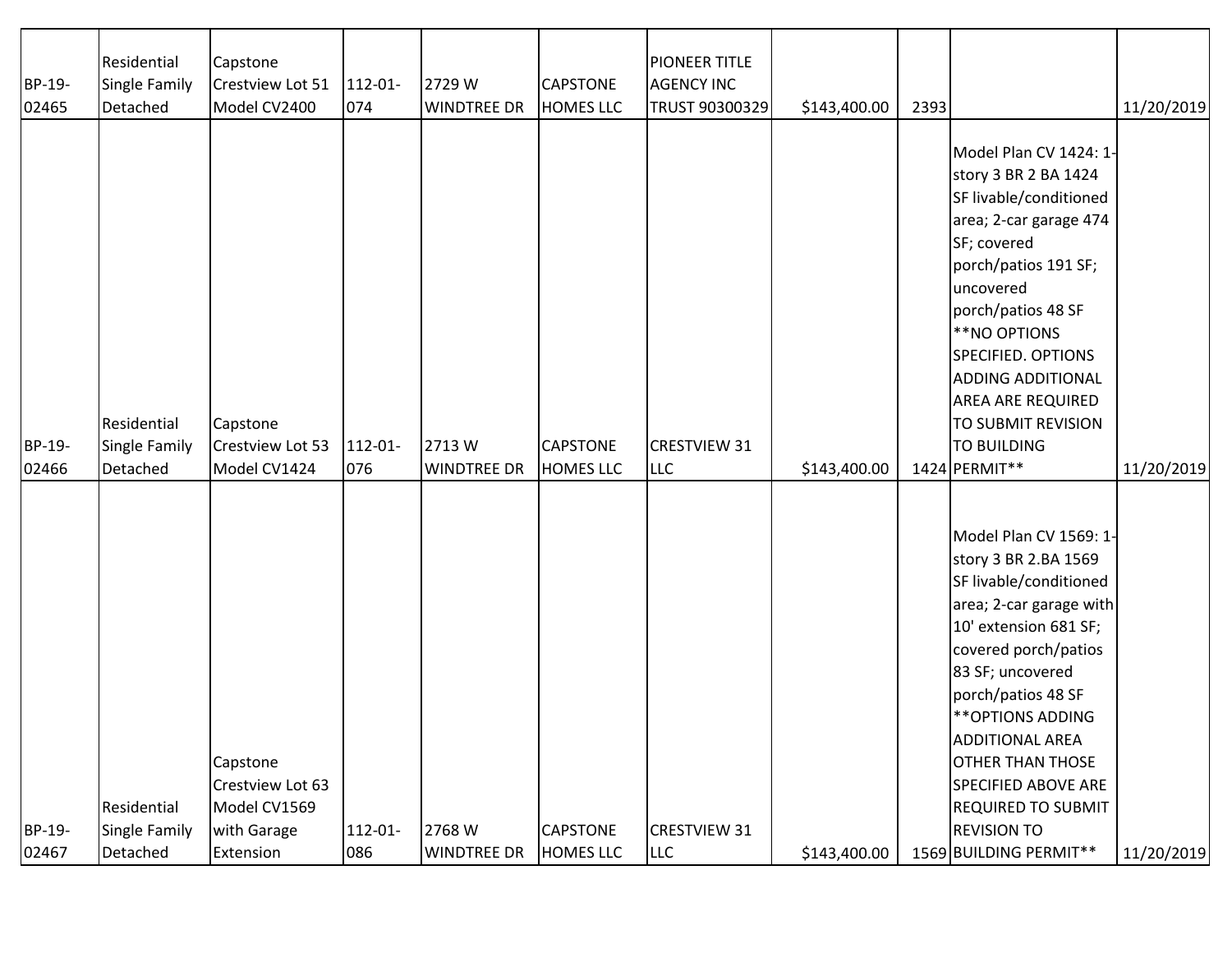|        |                      |                      |              |                       |                  |                     |              | Model Plan CV 2400: 2-    |            |
|--------|----------------------|----------------------|--------------|-----------------------|------------------|---------------------|--------------|---------------------------|------------|
|        |                      |                      |              |                       |                  |                     |              | story 4 BR 2.5 BA (or 3   |            |
|        |                      |                      |              |                       |                  |                     |              | BA opt.) 2393 SF          |            |
|        |                      |                      |              |                       |                  |                     |              | livable/conditioned       |            |
|        |                      |                      |              |                       |                  |                     |              | area; 2-car garage 486    |            |
|        |                      |                      |              |                       |                  |                     |              | SF; covered               |            |
|        |                      |                      |              |                       |                  |                     |              | porch/patios 140 SF;      |            |
|        |                      |                      |              |                       |                  |                     |              | uncovered                 |            |
|        |                      |                      |              |                       |                  |                     |              | porch/patios 48 SF        |            |
|        |                      |                      |              |                       |                  |                     |              | **NO OPTIONS              |            |
|        |                      |                      |              |                       |                  |                     |              | <b>SPECIFIED. OPTIONS</b> |            |
|        |                      |                      |              |                       |                  |                     |              | <b>ADDING ADDITIONAL</b>  |            |
|        |                      |                      |              |                       |                  |                     |              | <b>AREA ARE REQUIRED</b>  |            |
|        | Residential          | Capstone             |              |                       |                  |                     |              | TO SUBMIT REVISION        |            |
| BP-19- | Single Family        | Crestview Lot 35     | 112-01-      | 2802 W ALAMO CAPSTONE |                  | <b>CRESTVIEW 31</b> |              | TO BUILDING               |            |
| 02469  | Detached             | Model CV2400         | 058          | DR                    | <b>HOMES LLC</b> | <b>LLC</b>          | \$143,400.00 | 2393 PERMIT**             | 11/20/2019 |
|        |                      |                      |              |                       |                  |                     |              | Model Plan CV 2400: 2-    |            |
|        |                      |                      |              |                       |                  |                     |              | story 4 BR 2.5 BA (or 3   |            |
|        |                      |                      |              |                       |                  |                     |              | BA opt.) 2393 SF          |            |
|        |                      |                      |              |                       |                  |                     |              | livable/conditioned       |            |
|        |                      |                      |              |                       |                  |                     |              | area; 2-car garage 486    |            |
|        |                      |                      |              |                       |                  |                     |              | SF; covered               |            |
|        |                      |                      |              |                       |                  |                     |              | porch/patios 140 SF;      |            |
|        |                      |                      |              |                       |                  |                     |              | uncovered                 |            |
|        |                      |                      |              |                       |                  |                     |              | porch/patios 48 SF        |            |
|        |                      |                      |              |                       |                  |                     |              | **NO OPTIONS              |            |
|        |                      |                      |              |                       |                  |                     |              | <b>SPECIFIED. OPTIONS</b> |            |
|        |                      |                      |              |                       |                  |                     |              | <b>ADDING ADDITIONAL</b>  |            |
|        |                      |                      |              |                       |                  |                     |              | <b>AREA ARE REQUIRED</b>  |            |
|        | Residential          | Capstone             |              |                       |                  |                     |              | TO SUBMIT REVISION        |            |
| BP-19- | <b>Single Family</b> | Crestview Lot 36     | $112 - 01 -$ | 2810 W ALAMO CAPSTONE |                  | <b>CRESTVIEW 31</b> |              | <b>TO BUILDING</b>        |            |
| 02470  | Detached             | Model CV2400         | 059          | DR                    | <b>HOMES LLC</b> | <b>LLC</b>          | \$143,400.00 | 2393 PERMIT**             | 11/20/2019 |
|        |                      |                      |              |                       |                  |                     |              | Tear off reroof no        |            |
| BP-19- |                      |                      | $105 - 13 -$ | 620 E DOHMEN          |                  | PELHAM DANIEL       |              | wood shakes or            |            |
| 02395  | Roofing              | Pelham Roof          | 003          | DR                    | Surebuild LLC    | E                   | \$11,432.00  | shingles allowed          | 11/4/2019  |
|        |                      |                      |              | 4455 E                |                  | ANDERSON            |              | tear-off re-roof; no      |            |
| BP-19- |                      |                      | $117 - 21 -$ | <b>BURNING TREE</b>   | LELAND           | <b>LIVING TRUST</b> |              | wood shakes or            |            |
| 02411  | Roofing              | Anderson Re-roof 018 |              | $\mathsf{LP}$         | <b>ROOFING</b>   | DTD 02-11-10        | \$7,300.00   | shingles                  | 11/1/2019  |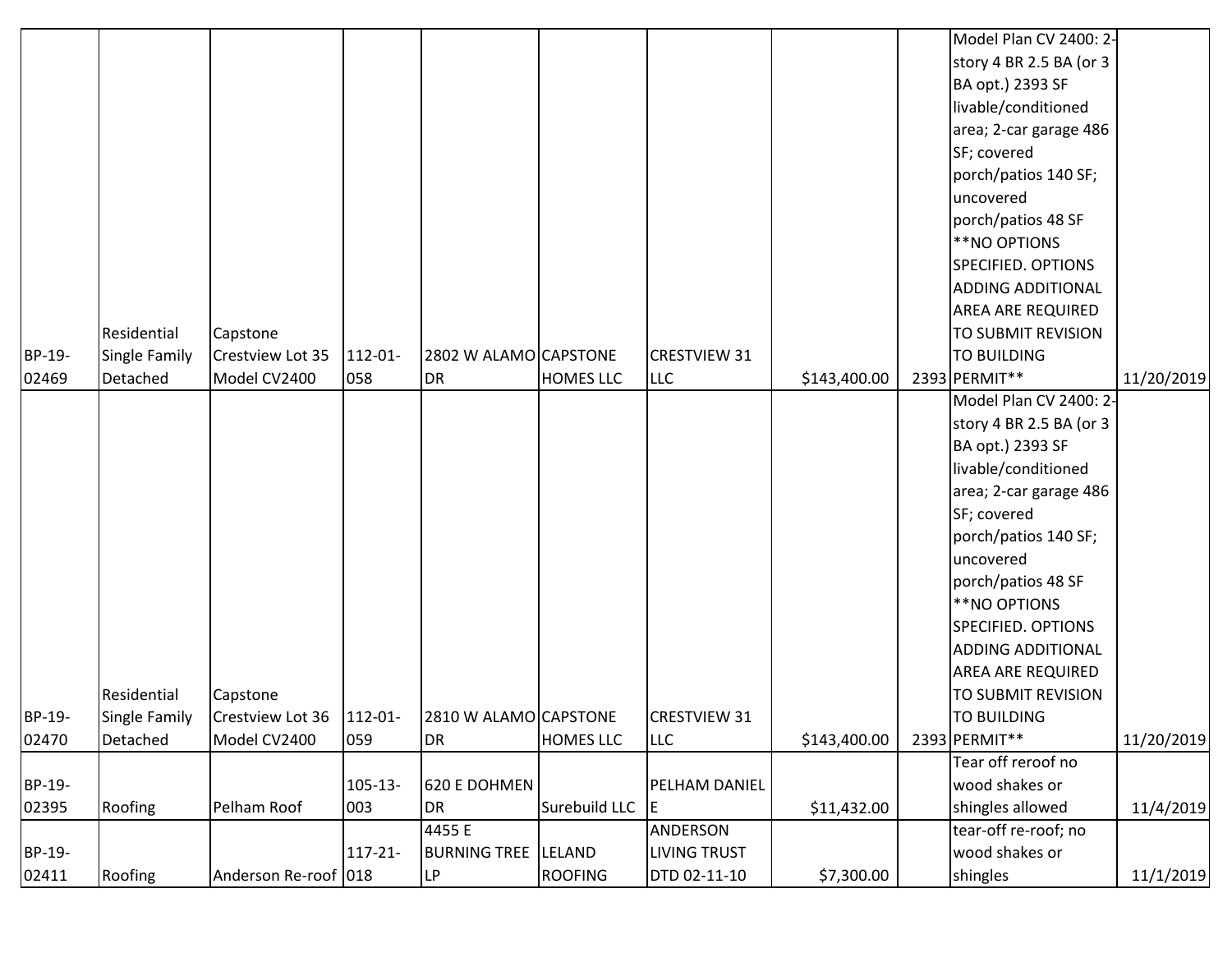|        |         |                        |            |                            |                    | <b>COVINGTON</b>     |             | Tear-off re-roof; no |            |
|--------|---------|------------------------|------------|----------------------------|--------------------|----------------------|-------------|----------------------|------------|
| BP-19- |         | Covington              | 107-18-    | 4001 E                     | <b>IDEAL</b>       | <b>JOSHUAL&amp;</b>  |             | wood shakes or       |            |
| 02413  | Roofing | Roofing                | 063        | <b>LONGLEY DR</b>          | <b>ROOFING INC</b> | <b>JOSLYN M</b>      | \$7,000.00  | shingles             | 11/1/2019  |
|        |         |                        |            |                            |                    |                      |             | tear-off re-roof; no |            |
| BP-19- |         |                        | 111-14-    | 2415N                      | <b>IDEAL</b>       | LOTZ JENNA &         |             | wood shakes or       |            |
| 02414  | Roofing | Lotz Roofing           | 007        | <b>KRAMER ST</b>           | <b>ROOFING INC</b> | <b>SCOTT</b>         | \$1,500.00  | shingles             | 11/1/2019  |
|        |         |                        |            |                            | <b>NOAH'S ARK</b>  | <b>BACON PHILIP</b>  |             | tear-off re-roof; no |            |
| BP-19- |         |                        | 110-06-    |                            | <b>ROOFING CO</b>  | <b>AKA BACON</b>     |             | wood shakes or       |            |
| 02415  | Roofing | Bacon Re-roof          | 066        | 1413 N RIM DR              | <b>INC</b>         | <b>JAKE ROBERT</b>   | \$7,000.00  | shingles             | 11/4/2019  |
|        |         |                        |            |                            | <b>NOAH'S ARK</b>  | <b>GRAESER</b>       |             | tear-off re-roof; no |            |
| BP-19- |         |                        | 101-29-    | 783 N CANYON               | <b>ROOFING CO</b>  | AARON H &            |             | wood shakes or       |            |
| 02416  |         | <b>Graeser Re-roof</b> | 018        | <b>TERRACE DR</b>          | <b>INC</b>         | <b>ELAINE CPWROS</b> |             | shingles             |            |
|        | Roofing |                        |            | 2350N                      |                    |                      | \$8,000.00  | Tear- off Re-roof no | 11/4/2019  |
|        |         |                        |            |                            |                    |                      |             |                      |            |
| BP-19- |         |                        | $117 - 12$ | <b>COUNTRY CLUB Behmer</b> |                    |                      |             | wood shakes or       |            |
| 02417  | Roofing | Boyko Re-roof          | 124A       | <b>DR</b>                  | Industries Inc     | Allison Boyko        | \$16,000.00 | shingles             | 11/4/2019  |
|        |         |                        |            |                            |                    | <b>NOVAK-BECK</b>    |             |                      |            |
|        |         |                        |            |                            |                    | <b>REVOCABLE</b>     |             | Tear-off re-roof; no |            |
| BP-19- |         | Beck-Novak Re-         | 110-04-    | <b>1898 N MESA</b>         |                    | TRUST DTD 05-        |             | wood shakes or       |            |
| 02418  | Roofing | roof                   | 058A       | <b>DR</b>                  | Surebuild LLC      | 10-06                | \$13,975.00 | shingles             | 11/4/2019  |
|        |         |                        |            |                            | Advosy             | <b>GARCIA LIVING</b> |             | Tear off reroof no   |            |
| BP-19- |         |                        | 107-03-    | <b>2017 N FIRST</b>        | Construction       | TRUST DTD 09-        |             | wood shakes or       |            |
| 02430  | Roofing | Garcia Roof            | 121A       | <b>ST</b>                  | <b>LLC</b>         | $23-03$              | \$7,000.00  | shingles allowed     | 11/12/2019 |
|        |         |                        |            |                            | Advosy             | <b>TOWNSEND</b>      |             | Tear off reroof no   |            |
| BP-19- |         |                        | 102-07-    | 1701 N NAVAJO Construction |                    | MICHAEL F &          |             | wood shakes or       |            |
| 02431  | Roofing | <b>Townsend Roof</b>   | 007        | <b>DR</b>                  | LLC                | JENNIFER L           | \$5,000.00  | shingles allowed     | 11/12/2019 |
|        |         |                        |            |                            |                    | PRICE-SISCHKA        |             |                      |            |
|        |         |                        |            |                            |                    | <b>FAMILY</b>        |             |                      |            |
|        |         |                        |            |                            |                    | <b>REVOCABLE</b>     |             | tear-off re-roof; no |            |
| BP-19- |         |                        | $114 - 11$ | 4855 E MOUNT HAVASU        |                    | TRUST DTD 5-24-      |             | wood shakes or       |            |
| 02443  | Roofing | Sischka Re-roof        | 020        | PLEASANT DR                | ROOFING            | 11                   | \$25,000.00 | shingles             | 11/5/2019  |
|        |         |                        |            |                            |                    | <b>SHEPPARD</b>      |             |                      |            |
|        |         |                        |            |                            |                    | WILLIAM D JT;        |             | Tear-off re-roof; no |            |
| BP-19- |         |                        | 109-04-    | 3822N                      | <b>HAVASU</b>      | <b>MONTGOMERY</b>    |             | wood shakes or       |            |
| 02444  | Roofing | Sheppard Re-roof 008   |            | <b>PARADISE RD</b>         | <b>ROOFING</b>     | <b>CARLETON E JT</b> | \$11,500.00 | shingles             | 11/5/2019  |
|        |         |                        |            |                            |                    | <b>KALBACH</b>       |             |                      |            |
|        |         |                        |            |                            |                    | <b>JACQUELINE</b>    |             | Tear-off Re-roof; no |            |
| BP-19- |         |                        | 100-31-    | 806 W                      | <b>IDEAL</b>       | <b>TRUST DTD</b>     |             | wood shakes and      |            |
| 02476  | Roofing | Kalbach Re-roof        | 010        | COCONINO AVE ROOFING INC   |                    | 6/21/17              | \$2,400.00  | shingles             | 11/7/2019  |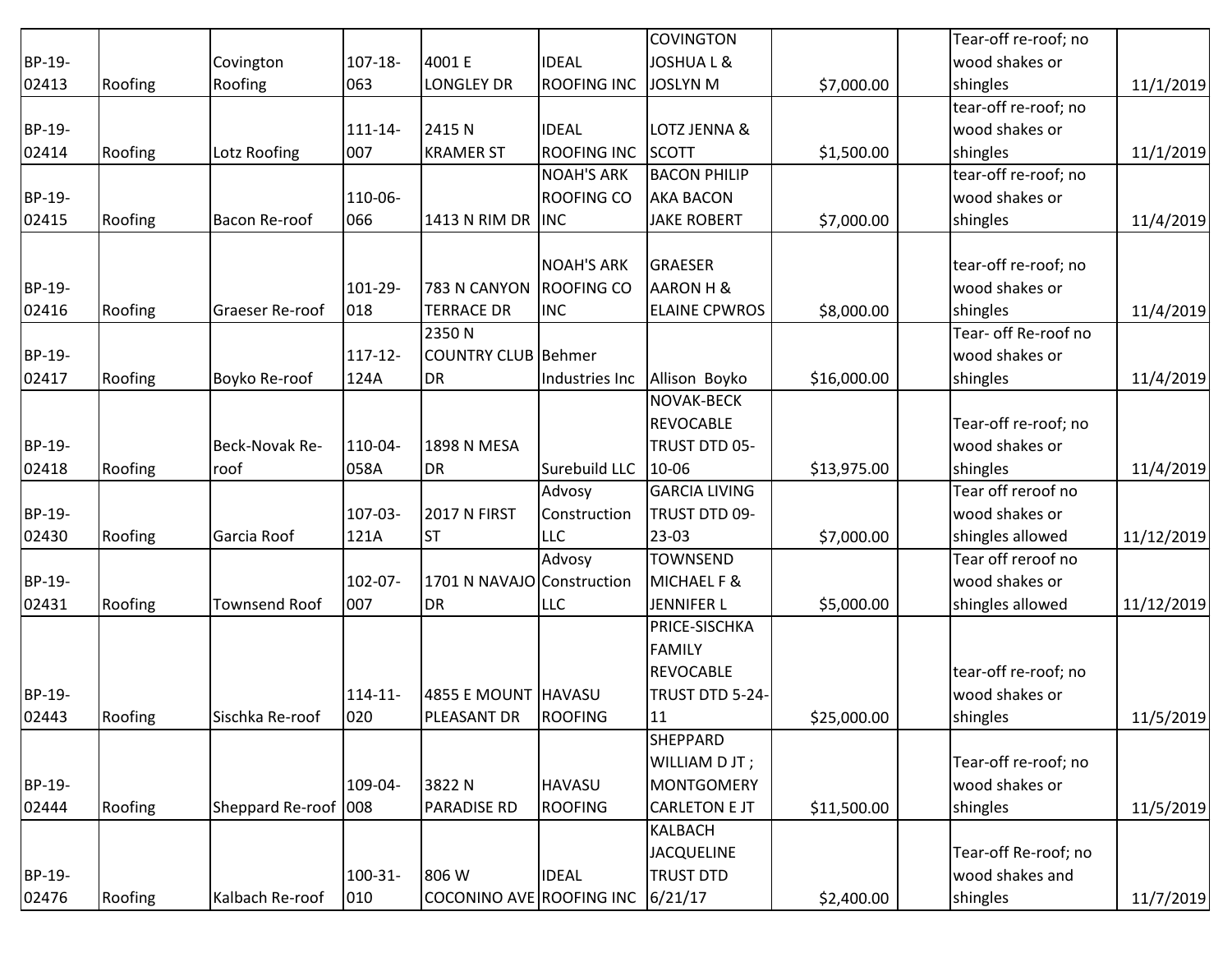|        |         |                       |              |                             |                     |                           |             | tear- off re-roof; no |            |
|--------|---------|-----------------------|--------------|-----------------------------|---------------------|---------------------------|-------------|-----------------------|------------|
| BP-19- |         | <b>Boys and Girls</b> | 104-09-      | 301 S PASEO                 | <b>MAXIMUM</b>      | <b>FLAGSTAFF CITY</b>     |             | wood shakes or        |            |
| 02479  | Roofing | Club Re-roof          | 061          | <b>DEL FLAG</b>             | ROOFING INC         | OF                        | \$49,000.00 | shingles              | 11/7/2019  |
|        |         |                       |              |                             |                     | <b>SIMS JAMES T &amp;</b> |             | Tear- off re-roof; no |            |
| BP-19- |         |                       | 110-04-      | 213 W SILVER                | Prostruct           | <b>SHIRLEY B</b>          |             | wood shakes or        |            |
| 02494  | Roofing | Sims Re-roof          | 126          | <b>SPRUCE AVE</b>           | <b>Builders LLC</b> | <b>CPWROS</b>             | \$10,000.00 | shingles              | 11/8/2019  |
|        |         |                       |              |                             |                     |                           |             | Tear-off re-roof; no  |            |
| BP-19- |         |                       | 101-29-      | 781 N CANYON Prostruct      |                     | <b>ZEILMAN</b>            |             | wood shakes or        |            |
| 02495  | Roofing | Zeilman Re-roof       | 017          | <b>TERRACE DR</b>           | <b>Builders LLC</b> | <b>MATTHEW</b>            | \$8,000.00  | shingles              | 11/8/2019  |
|        |         |                       |              |                             |                     |                           |             | Tear-off re-roof; no  |            |
| BP-19- |         |                       | $101 - 24 -$ |                             | Prostruct           | <b>GOODWIN REAL</b>       |             | wood shakes or        |            |
| 02496  | Roofing | Goodwin Re-roof       | 052          | 416 N JAMES ST Builders LLC |                     | <b>ESTATE 1 LLC</b>       | \$10,000.00 | shingles              | 11/8/2019  |
|        |         |                       |              |                             |                     |                           |             | Tear- off re-roof; no |            |
| BP-19- |         |                       | 108-03-      | 3340 N TINDLE Prostruct     |                     | <b>CHAVEZ ANDRES</b>      |             | wood shakes or        |            |
| 02497  | Roofing | Chavez Re-roof        | 071          | <b>BLVD</b>                 | <b>Builders LLC</b> | $\overline{\mathsf{R}}$   | \$10,000.00 | shingles              | 11/8/2019  |
|        |         |                       |              |                             |                     | <b>SYMONDS</b>            |             | Tear-off re-roof; no  |            |
| BP-19- |         |                       | $114 - 17$   | 1114N                       | Prostruct           | <b>HEATH B &amp; LORI</b> |             | wood shakes or        |            |
| 02498  | Roofing | Symonds Re-roof       | 009          | <b>WAKONDA ST</b>           | <b>Builders LLC</b> | C                         | \$10,000.00 | shingles              | 11/8/2019  |
|        |         |                       |              |                             |                     | <b>CLARK DONNA J</b>      |             |                       |            |
|        |         |                       |              |                             |                     | CPWROS;                   |             |                       |            |
|        |         |                       |              |                             |                     | <b>NAWROCKI</b>           |             | Tear-off re-roof; no  |            |
| BP-19- |         |                       | $117 - 27 -$ |                             | Prostruct           | <b>ALLEN L</b>            |             | wood shakes or        |            |
| 02499  | Roofing | Nawrocki Re-roof      | 037          | 6830 E VAIL DR Builders LLC |                     | <b>CPWROS</b>             | \$10,000.00 | shingles              | 11/8/2019  |
|        |         |                       |              |                             |                     |                           |             | Tear-off re-roof; no  |            |
| BP-19- |         |                       | $117 - 27 -$ |                             | Prostruct           | <b>DEDMON ERIC T</b>      |             | wood shakes or        |            |
| 02500  | Roofing | Dedmon Re-roof        | 035          | 6786 E VAIL DR Builders LLC |                     | & KRYSTLE M               | \$10,000.00 | shingles              | 11/8/2019  |
|        |         |                       |              |                             |                     |                           |             | Tear-off re-roof; no  |            |
| BP-19- |         |                       | 110-04-      | 1813N                       | Arizona Metal       |                           |             | wood shakes or        |            |
| 02524  | Roofing | Settles Re-roof       | 073          | <b>KATCHINA DR</b>          | <b>Roofing LLC</b>  | <b>SETTLES ERIK</b>       | \$19,565.00 | shingles allowed      | 11/13/2019 |
|        |         |                       |              |                             |                     |                           |             | Tear-off Re-roof; no  |            |
| BP-19- |         |                       | 100-29-      | 711 W SANTA                 | <b>LELAND</b>       |                           |             | wood shakes or        |            |
| 02535  | Roofing | Rayanne Re-Roof 012   |              | FE AVE                      | <b>ROOFING</b>      | <b>RAYANNE LLC</b>        | \$4,425.00  | shingles allowed      | 11/14/2019 |
|        |         |                       |              |                             |                     |                           |             | tear-off re-roof no   |            |
| BP-19- |         |                       | 112-50-      | 405 W OLD                   | <b>OWNER</b>        | <b>GOMEZ RANDY</b>        |             | wood shakes or        |            |
| 02536  | Roofing | Gomez Re-roof         | 044          | <b>TERRITORY TRL</b>        | <b>BUILDER</b>      | C II                      | \$17,000.00 | shingles allowed      | 11/14/2019 |
|        |         |                       |              |                             |                     |                           |             | tear-off Re-roof; no  |            |
| BP-19- |         | Bridgewater Re-       | 107-28-      | 4025 E SPRING               | <b>IDEAL</b>        | <b>BRIDGEWATER</b>        |             | wood shakes and       |            |
| 02551  | Roofing | roof                  | 054          | <b>MEADOWS CIR</b>          | <b>ROOFING INC</b>  | <b>ALISON LEE</b>         | \$7,000.00  | shingles allowed      | 11/15/2019 |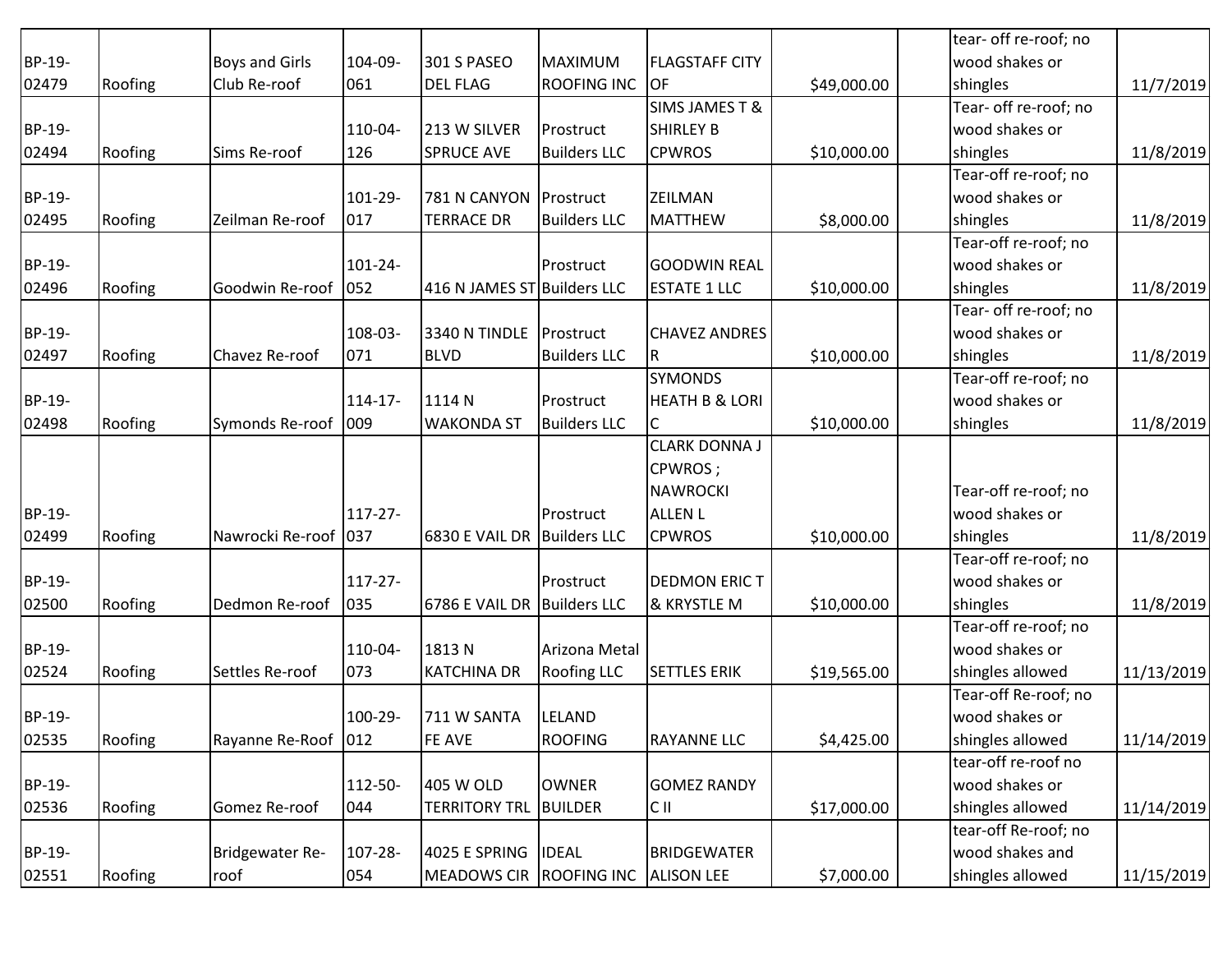|        |         |                         |              |                            |                    |                               |             | tear-off Re-roof; no |            |
|--------|---------|-------------------------|--------------|----------------------------|--------------------|-------------------------------|-------------|----------------------|------------|
| BP-19- |         |                         | 107-28-      | 4035 E SPRING              | <b>IDEAL</b>       | <b>WINCE</b>                  |             | wood shakes and      |            |
| 02552  | Roofing | Wince Re-roofing 053    |              | <b>MEADOWS CIR</b>         | <b>ROOFING INC</b> | <b>JONATHAN A</b>             | \$7,000.00  | shingles allowed     | 11/15/2019 |
|        |         |                         |              |                            |                    | SMITH JAMES A;                |             | Tear-off re-roof; no |            |
| BP-19- |         |                         | 110-05-      |                            | Altitude           | <b>RETTIG</b>                 |             | wood shakes or       |            |
| 02561  | Roofing | Smith Re-roofing        | 115          | 10 W PINE AVE              | <b>Roofing LLC</b> | <b>MEREDITH M</b>             | \$7,000.00  | shingles allowed     | 11/18/2019 |
|        |         |                         |              |                            | <b>POLARIS</b>     |                               |             |                      |            |
| BP-19- |         | Huntington Re           | 102-02-      | 2235N                      |                    | <b>RESTORATION HUNTINGTON</b> |             |                      |            |
| 02568  | Roofing | Roof                    | 023          | <b>CRESCENT DR</b>         | <b>INC</b>         | <b>MAGARET</b>                | \$2,500.00  | Tear off and re roof | 11/18/2019 |
|        |         |                         |              |                            |                    | <b>DOUROS JOHN</b>            |             | Tear-off re-roof; no |            |
| BP-19- |         |                         | 111-10-      | 3501 W RED                 | <b>Behmer</b>      | <b>THOMAS &amp;</b>           |             | wood shakes or       |            |
| 02570  | Roofing | Douros Re-roof          | 057          | <b>ROCK LN</b>             | Industries Inc     | <b>TONIAL</b>                 | \$10,500.00 | shingles             | 11/18/2019 |
|        |         |                         |              | 36 E                       |                    |                               |             | Tear-off re-roof; no |            |
| BP-19- |         |                         | 112-59-      | CONQUISTADO Behmer         |                    | <b>COSTELLOE</b>              |             | wood shakes or       |            |
| 02571  | Roofing | Costelloe Re-roof   005 |              | R TRL                      | Industries Inc     | <b>MICHAEL T</b>              | \$13,000.00 | shingles allowed     | 11/18/2019 |
|        |         |                         |              |                            |                    | <b>EVERETT C</b>              |             | Tear-off re-roof; no |            |
| BP-19- |         |                         | 107-03-      | 1920 N                     | <b>BIG SKY</b>     | <b>WAYNE &amp;</b>            |             | wood shakes or       |            |
| 02572  | Roofing | Everett Re-roof         | 072E         | <b>SECOND ST</b>           | <b>ROOFING INC</b> | <b>CHRISTINE L</b>            | \$8,900.00  | shingles allowed     | 11/19/2019 |
|        |         |                         |              |                            |                    | <b>PANTLE</b>                 |             |                      |            |
|        |         |                         |              |                            |                    | <b>FLAGSTAFF</b>              |             |                      |            |
|        |         |                         |              |                            |                    | <b>CHARITABLE</b>             |             |                      |            |
|        |         |                         |              |                            |                    | <b>REMAINDER</b>              |             | Tear-off re-roof; no |            |
| BP-19- |         |                         | $104 - 10 -$ | <b>1220 S LONE</b>         | <b>BIG SKY</b>     | <b>UNITRUST DTD</b>           |             | wood shakes or       |            |
| 02573  | Roofing | Mahoney Re-roof 047A    |              | TREE RD UNIT 1 ROOFING INC |                    | 06-14-19                      | \$14,550.00 | shingles allowed     | 11/19/2019 |
|        |         |                         |              |                            |                    | <b>PANTLE</b>                 |             |                      |            |
|        |         |                         |              |                            |                    | <b>FLAGSTAFF</b>              |             |                      |            |
|        |         |                         |              |                            |                    | CHARITABLE                    |             |                      |            |
|        |         |                         |              |                            |                    | <b>REMAINDER</b>              |             | Tear-off re-roof; no |            |
| BP-19- |         |                         | 104-10-      | <b>1220 S LONE</b>         | <b>BIG SKY</b>     | <b>UNITRUST DTD</b>           |             | wood shakes or       |            |
| 02574  | Roofing | Mohoney Re-roof 047A    |              | TREE RD UNIT 2             | <b>ROOFING INC</b> | 06-14-19                      | \$14,550.00 | shingles allowed     | 11/19/2019 |
|        |         |                         |              |                            |                    |                               |             | Tear-off re-roof; no |            |
| BP-19- |         |                         | 117-05-      | 2995N                      | <b>BIG SKY</b>     | <b>THOMAS</b>                 |             | wood shakes or       |            |
| 02575  | Roofing | Thomas Re-roof          | 060          | <b>OAKMONT DR</b>          | <b>ROOFING INC</b> | <b>ANDREA</b>                 | \$8,990.00  | shingles allowed     | 11/19/2019 |
|        |         |                         |              |                            |                    | <b>ISBELL</b>                 |             | Tear-off re-roof; no |            |
| BP-19- |         |                         | $111 - 10 -$ | 3320W                      | <b>BIG SKY</b>     | <b>CHRISTOPHER E</b>          |             | wood shakes or       |            |
| 02576  | Roofing | Isbell Re-roofing       | 008          | <b>MOUNTAIN DR</b>         | <b>ROOFING INC</b> | & NANCY R                     | \$9,400.00  | shingles allowed     | 11/19/2019 |
|        |         |                         |              |                            |                    |                               |             | Tear-off re-roof; no |            |
| BP-19- |         |                         | 100-07-      | 606 W CHERRY               | <b>BIG SKY</b>     |                               |             | wood shakes or       |            |
| 02577  | Roofing | Schmit Re-roofing 003D  |              | AVE                        | <b>ROOFING INC</b> | <b>SCHMIT LARA M</b>          | \$5,150.00  | shingles allowed     | 11/19/2019 |